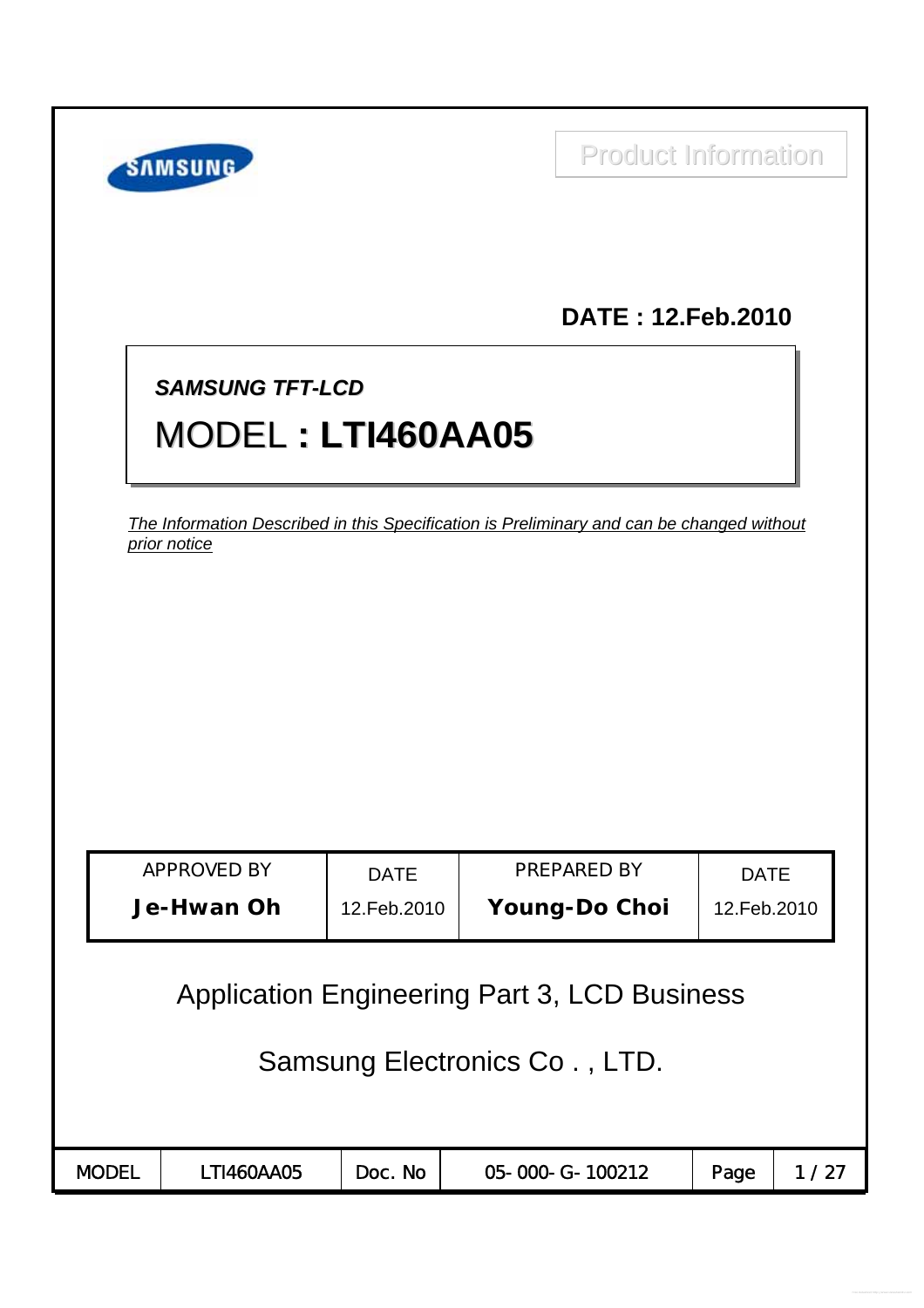### **Contents**

| 2. Application information for DID (Digital Information Display) ----------------------------------- (6)                    |         |                                                                      |      |      |  |  |
|-----------------------------------------------------------------------------------------------------------------------------|---------|----------------------------------------------------------------------|------|------|--|--|
|                                                                                                                             |         |                                                                      |      |      |  |  |
| 4.1 TFT LCD Module<br>4.2 Back Light Unit<br>4.3 Inverter Input & Specification                                             |         |                                                                      |      |      |  |  |
| 5.1 LVDS Connector<br>5.2 Inverter Input Pin Configuration<br>5.3 Inverter Input Power Sequence<br>5.4 LVDS Interface       |         | 5.5 Input Signals, Basic Display Colors and Gray Scale of Each Color |      |      |  |  |
| 6.1 Timing Parameters (DE only mode)<br>6.2 Timing Diagrams of interface Signal (DE only mode)<br>6.3 Power ON/OFF Sequence |         |                                                                      |      |      |  |  |
|                                                                                                                             |         |                                                                      |      |      |  |  |
|                                                                                                                             |         |                                                                      |      |      |  |  |
|                                                                                                                             |         |                                                                      |      |      |  |  |
| 10.1 Handling<br>10.2 Storage<br>10.3 Operation<br>10.4 Operation Condition Guide<br>10.5 Others                            |         |                                                                      |      |      |  |  |
| <b>MODEL</b><br>LTI460AA05                                                                                                  | Doc. No | 05-000-G-100212                                                      | Page | 2/27 |  |  |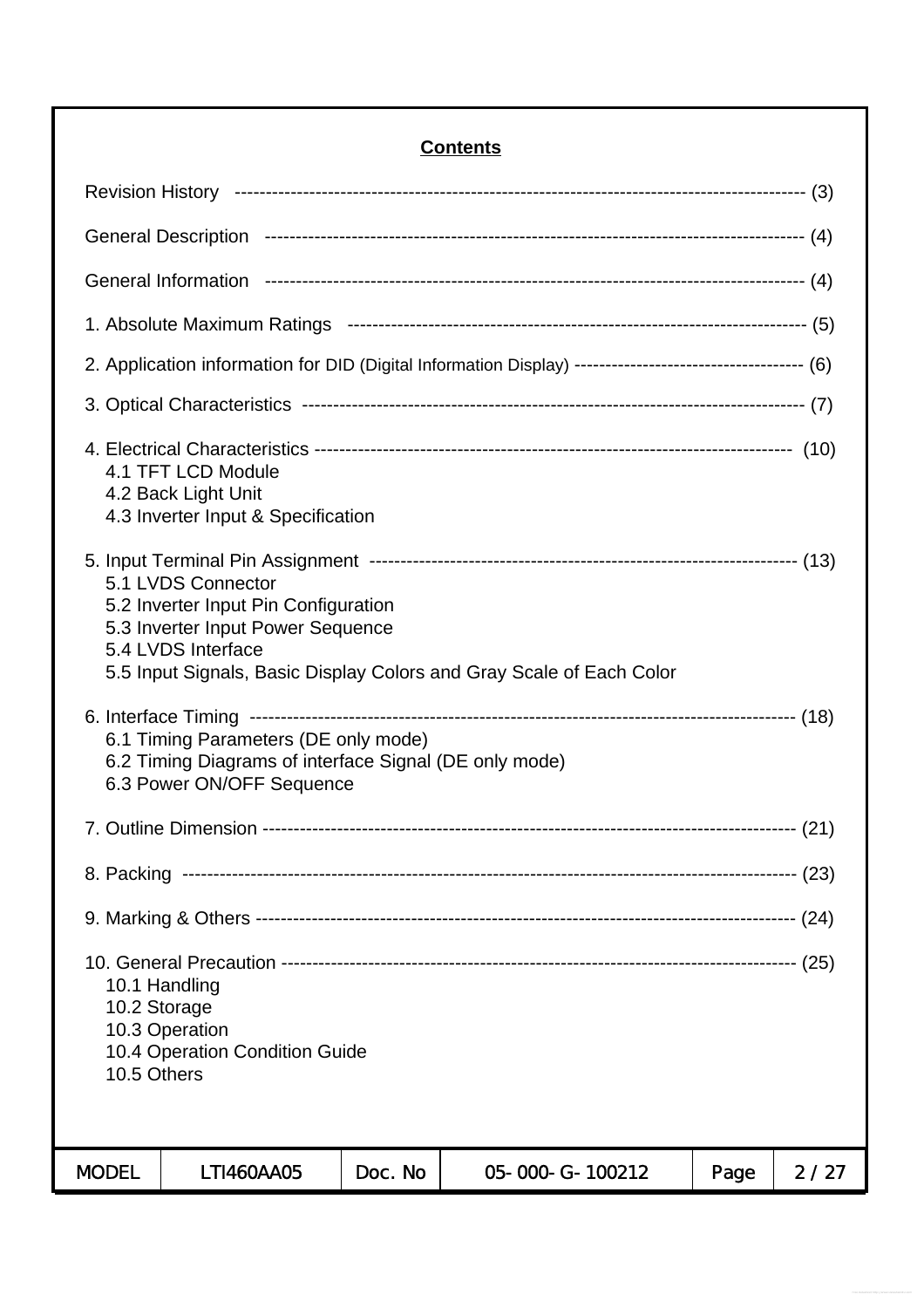# **\* Revision History**

| Date               | Rev.<br>No | Page       | Summary |              |                 |      |        |
|--------------------|------------|------------|---------|--------------|-----------------|------|--------|
| Feb<br>12,<br>2010 | 000        | all        |         | First issued |                 |      |        |
|                    |            |            |         |              |                 |      |        |
|                    |            |            |         |              |                 |      |        |
|                    |            |            |         |              |                 |      |        |
|                    |            |            |         |              |                 |      |        |
|                    |            |            |         |              |                 |      |        |
|                    |            |            |         |              |                 |      |        |
|                    |            |            |         |              |                 |      |        |
|                    |            |            |         |              |                 |      |        |
|                    |            |            |         |              |                 |      |        |
|                    |            |            |         |              |                 |      |        |
|                    |            |            |         |              |                 |      |        |
|                    |            |            |         |              |                 |      |        |
|                    |            |            |         |              |                 |      |        |
|                    |            |            |         |              |                 |      |        |
|                    |            |            |         |              |                 |      |        |
|                    |            |            |         |              |                 |      |        |
| <b>MODEL</b>       |            | LTI460AA05 |         | Doc. No      | 05-000-G-100212 | Page | $3/27$ |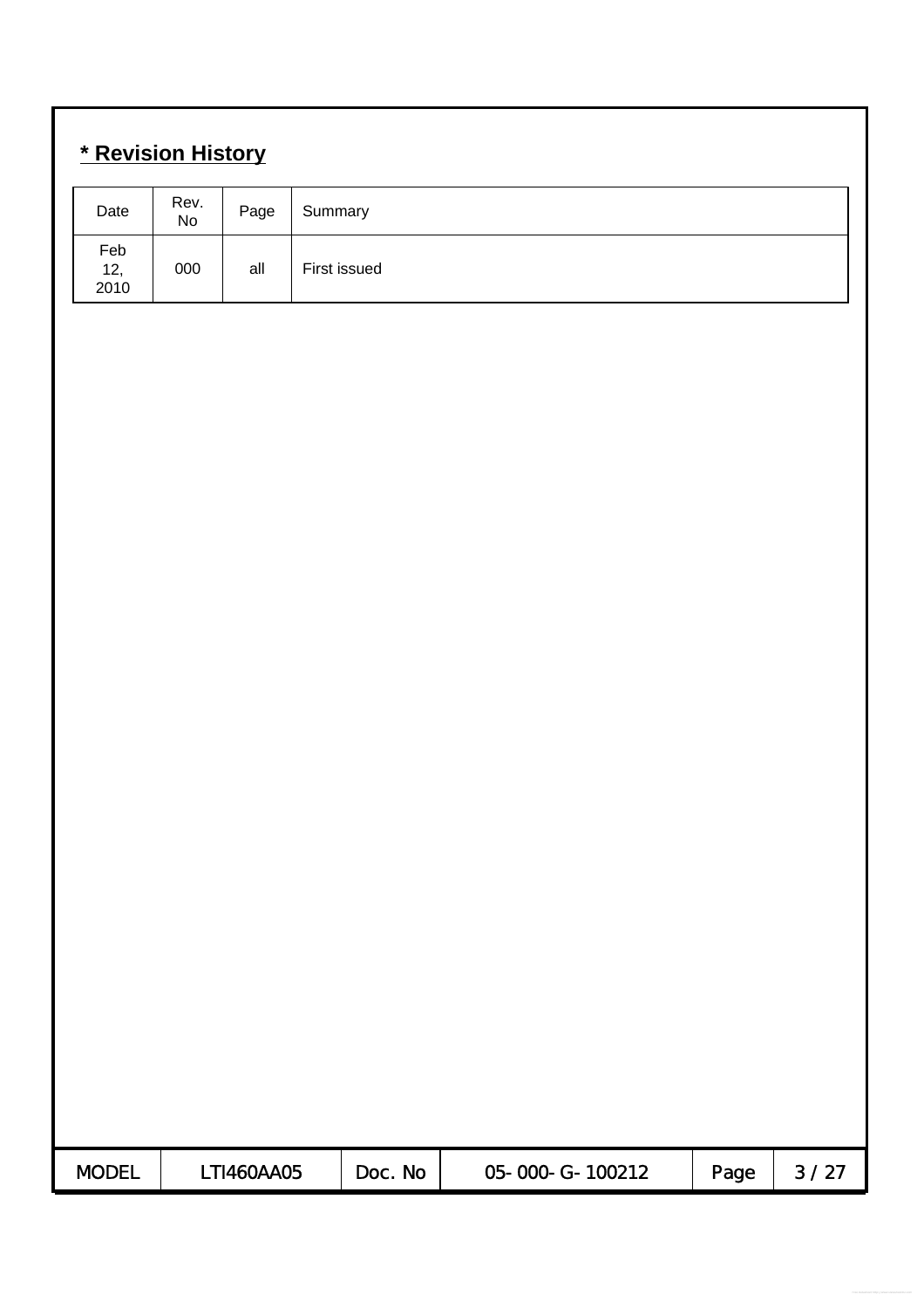### **General Description**

### **Description**

LTI460AA05 is a color active matrix liquid crystal display (LCD) that uses amorphous silicon TFT(Thin Film Transistor) as switching components. This model is composed of a TFT LCD panel, a driver circuit and a backlight unit. The resolution of a 46.0" is 1366 x 768 and this model can display up to 16.7 million colors with wide viewing angle of 89° or higher in all directions. This panel is intended to support applications to provide a excellent performance for Flat Panel Display such as Home-alone Multimedia TFT-LCD TV, Display terminals for AV application products, and Digital Information Display (DID).

### **Features**

- RoHS compliance (Pb-free)
- **High contrast ratio, High luminance**
- SPVA(Super Patterned Vertical Align) mode
- Wide viewing angle  $(\pm 178^{\circ})$
- High speed response
- **Super narrow bezel, Silver top chassis**
- **Landscape / Portrait type compatible**
- WXGA (1366 x 768 pixels) resolution (16:9)
- **Low power consumption**
- Direct Type 12 CCFTs(Cold Cathode Fluorescent Tube)
- DE(Data Enable) mode
- LVDS (Low Voltage Differential Signaling) interface (1pixel/clock)

# MODEL | LTI460AA05 | Doc. No | 05-000-G-100212 | Page | 4/27 58.53 $(D_{MAX})$ Pixel Pitch 0.7455(H) x 0.7455(V) mm Weight 13,000(Max) g mm 1025.653(H<sub>TYP</sub>) x 579.884(V<sub>TYP</sub>) Module Size Active Display Area | 1018.353(H) x 572.544(V) | mm **Note** Surface Treatment | Haze 5.5%, Hard-coating (3H) Luminance of White  $\vert$  450 (Typ.) cd/m<sup>2</sup> Display Mode | Normally Black Pixel Arrangement | RGB vertical stripe Number of Pixels | 1366 x 768 pixel Display Colors 1 8 bit - 16.7M colors Items **Specification** Specification **Unit**

## **General Information**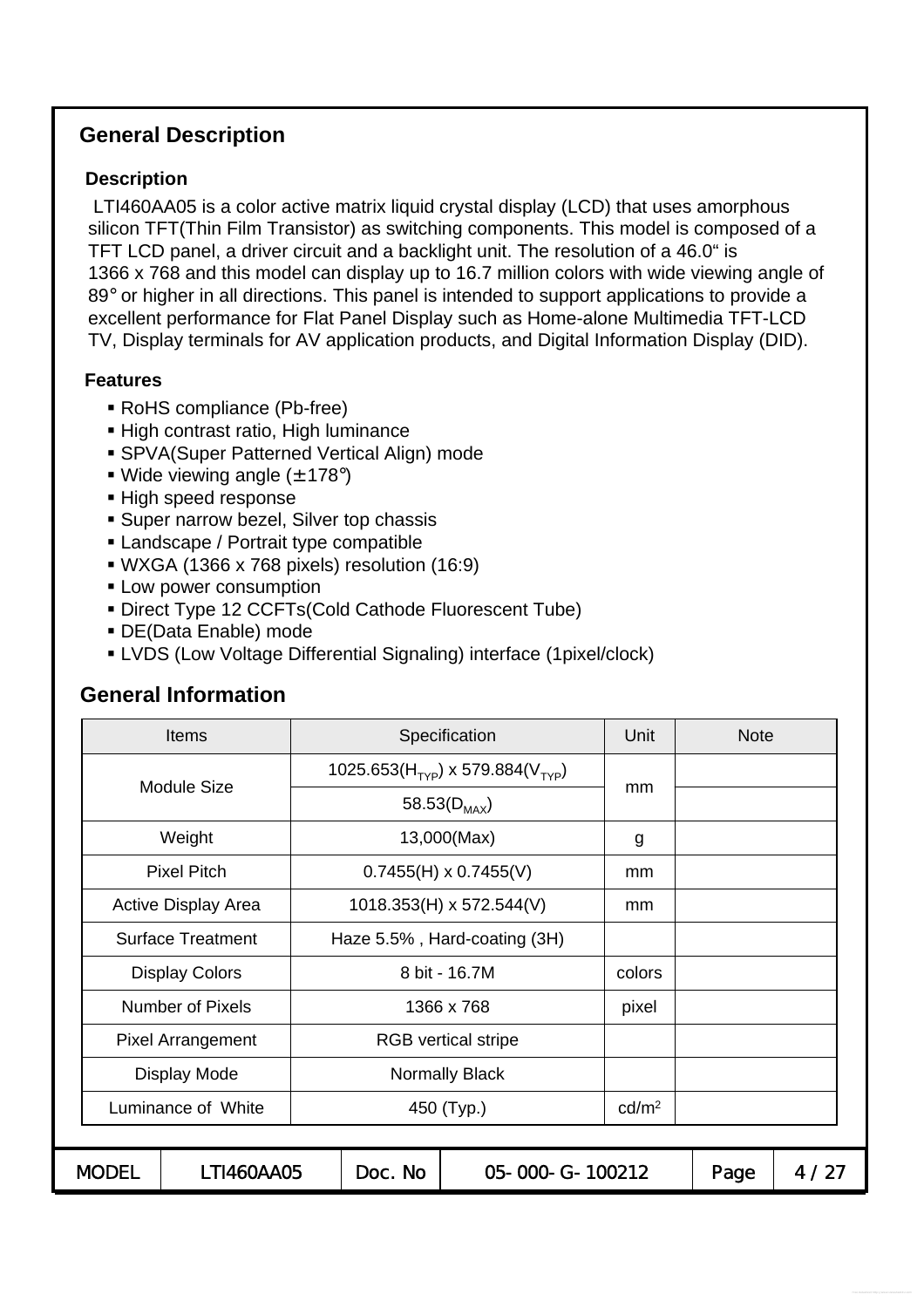## **1. Absolute Maximum Ratings**

If the condition exceeds maximum ratings, it can cause malfunction or unrecoverable damage to the device.

| <b>Item</b>                 | Symbol        | Min.                        | Max.    | Unit | <b>Note</b> |          |
|-----------------------------|---------------|-----------------------------|---------|------|-------------|----------|
| <b>Power Supply Voltage</b> |               | $V_{DD}$                    | GND-0.5 | 13.2 | V           | (1)      |
| Storage temperature         |               | $\mathsf{r}_{\textsf{STG}}$ | $-20$   | 60   |             | (2)      |
| Glass surface               | Center        | CENTER                      | 0       | 50   |             |          |
| temperature<br>(Operation)  | T. Uniformity |                             |         | 10   |             | (2), (3) |

### Note (1) Ta=  $25 \pm 2$  °C

- (2) Temperature and relative humidity range are shown in the figure below.
	- a. 90 % RH Max. (Ta 39 °C)
	- b. Relative Humidity is 90% or less. (Ta  $>$  39 °C)
	- c. No condensation

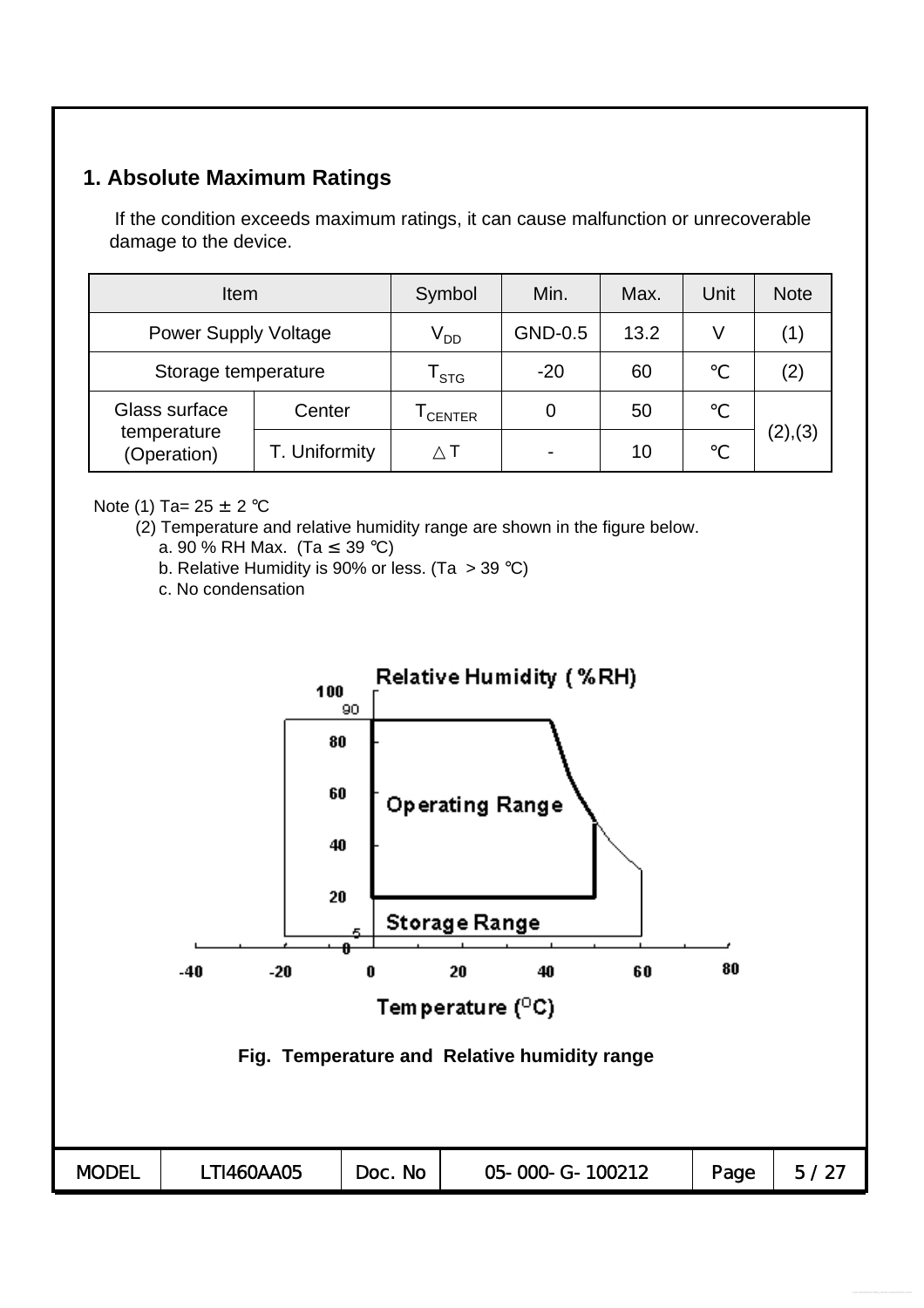



T should be less than 10  $(T = |T_{CFNTER} - T_{CORNER}|)$ 

 $T_{\text{CHTFR}}$ : Temperature of the center of the glass surface (Test point 5)  $T_{\text{CORNER}}$ : Temperature of each edge of the glass surface (Test point 1~4)

# **2. Application information for DID (Digital Information Display)**

A long-term display like DID application may cause uneven display including image retention. To optimize module's lifetime and function, several operating usages are required.

1. Normal operating condition

- Temperature:  $20 \pm 15$
- Humidity:  $55 \pm 20 \%$
- Display pattern: moving picture or regular switchover display

Note) Long-term static information image may cause uneven display.

- 2. Operating usages under abnormal operating condition. Note (1)
- a. Ambient condition
- Well-ventilated place is recommended to set up DID system.
- b. Power off and screen saver
- Periodical power-off or screen saver is needed after long-term static display. Note (2)
- 3. Operating usages to protect uneven display due to long-term static information display
	- a. Suitable operating time for E-DID : under 20 hours a day.
	- b. Periodical display contents change from static image to moving picture.
	- Liquid crystal refresh time is required.
	- c. Periodical background color and character (image) color change
	- Use different colors for background and character (image), respectively.
	- Change colors periodically.
	- d. Avoid combination of background and character with large different luminance.

Note (1) Abnormal condition means every operating condition except normal operating condition. Note (2) Moving picture or black pattern is strongly recommended for screen saver.

4. Lifetime in this spec is guaranteed only when DID is used under right operating usages.

| <b>MODEL</b> | <b>TI460AA05</b> | No<br>Doc. | 05-000-G-100212 | Page |  |
|--------------|------------------|------------|-----------------|------|--|
|--------------|------------------|------------|-----------------|------|--|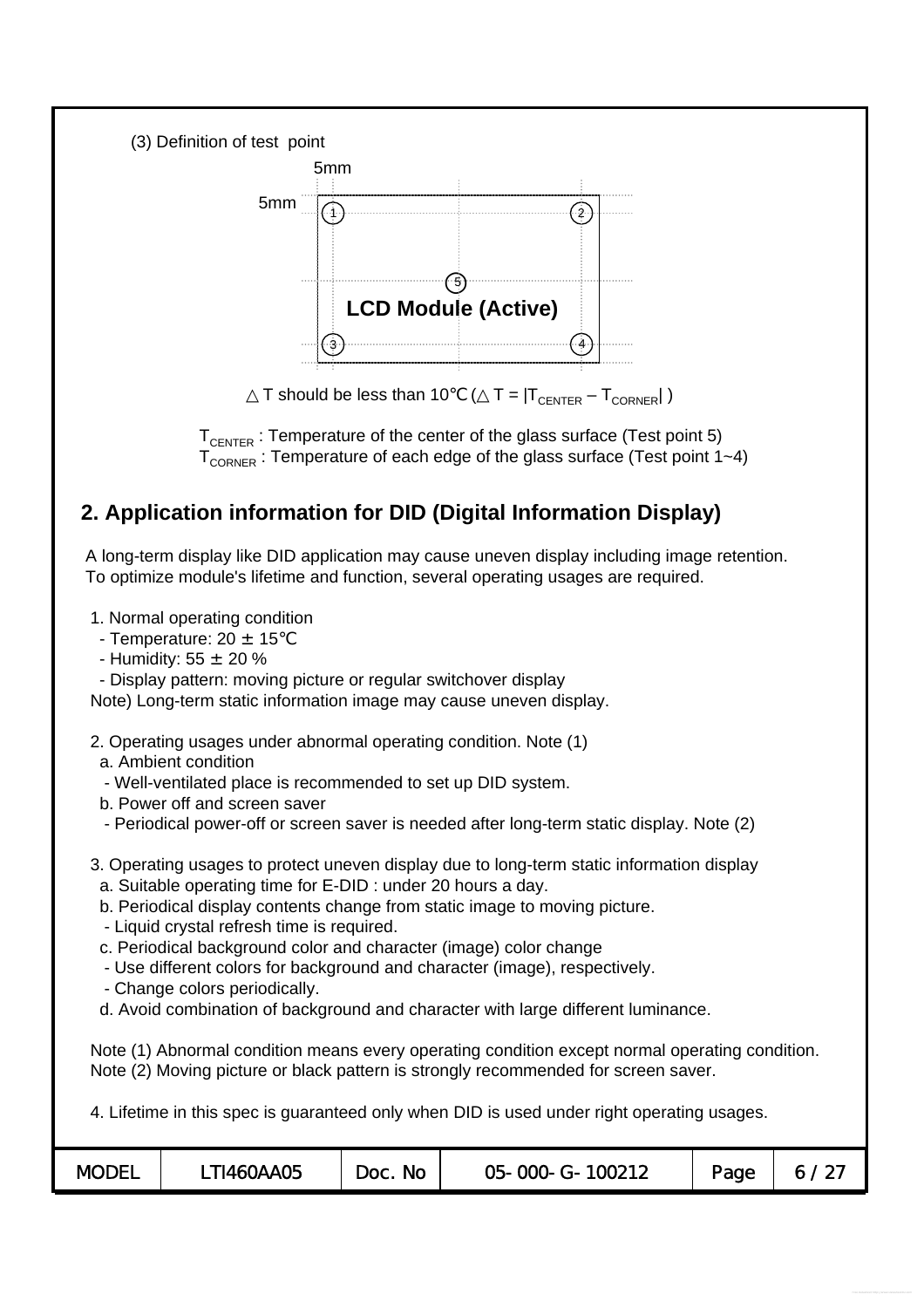# **3. Optical Characteristics**

The optical characteristics should be measured in a dark room or equivalent. Measuring equipment : TOPCON BM-7,SPECTRORADIOMETER SR-3

|                                             |             | $\cdots$                         |                              | טט י                     | $\cdot$ – $\cdot$ , $\cdot$ $\vee$ |                              | - ---, - <sub>L</sub> |                    |
|---------------------------------------------|-------------|----------------------------------|------------------------------|--------------------------|------------------------------------|------------------------------|-----------------------|--------------------|
| Item                                        |             | Symbol                           | Condition                    | Min.                     | Typ.                               | Max.                         | Unit                  | <b>Note</b>        |
| <b>Contrast Ratio</b><br>(Center of screen) |             | C/R                              |                              | 3500                     | 4500                               |                              |                       | (3)<br>SR-3        |
|                                             | Rising      | <b>Tr</b>                        |                              | $\blacksquare$           | 10                                 | 18                           |                       |                    |
| Response<br>Time                            | Falling     | <b>Tf</b>                        |                              | ٠                        | 6                                  | 10                           | msec                  | (5)<br><b>BM-7</b> |
|                                             | G-to-G      | Tg                               |                              | $\blacksquare$           | 8                                  | $\blacksquare$               |                       |                    |
| Luminance of White<br>(Center of screen)    |             | $\mathsf{Y}_\mathsf{L}$          | Normal<br>$\theta L$ , R = 0 | 400                      | 450                                | $\overline{\phantom{0}}$     | cd/m <sup>2</sup>     | (6)<br>SR-3        |
|                                             |             | <b>Rx</b>                        | $\theta U, D = 0$            |                          | 0.643                              |                              |                       |                    |
|                                             | Red         | <b>Ry</b>                        | Viewing                      |                          | 0.328                              |                              |                       |                    |
|                                             |             | Gx                               | Angle                        |                          | 0.271                              |                              |                       | (7), (8)<br>SR-3   |
| Color                                       | Green       | Gy                               |                              | TYP.                     | 0.599                              | TYP.                         |                       |                    |
| Chromaticity<br>(CIE 1931)                  |             | Bx                               |                              | $-0.03$                  | 0.143                              | $+0.03$                      |                       |                    |
|                                             | <b>Blue</b> | By                               |                              |                          | 0.060                              |                              |                       |                    |
|                                             | White       | Wx                               |                              |                          | 0.280                              |                              |                       |                    |
|                                             |             | Wy                               |                              |                          | 0.290                              |                              |                       |                    |
| <b>Color Gamut</b>                          |             |                                  |                              | $\overline{\phantom{0}}$ | 72                                 |                              | $\%$                  | (7)<br>SR-3        |
| <b>Color Temperature</b>                    |             |                                  |                              | ٠                        | 10000                              |                              | K                     | (7)<br>SR-3        |
|                                             |             | $\boldsymbol{\theta}_\mathsf{L}$ |                              | 75                       | 89                                 | ä,                           |                       |                    |
| Viewing                                     | Hor.        | $\boldsymbol{\theta}_\mathsf{R}$ |                              | 75                       | 89                                 |                              |                       | (8)                |
| Angle                                       |             | $\boldsymbol{\theta}_\mathsf{U}$ | $C/R$ 10                     | 75                       | 89                                 |                              | Degree                | SR-3               |
|                                             | Ver.        | $\boldsymbol{\theta}_\mathsf{D}$ |                              | 75                       | 89                                 | $\qquad \qquad \blacksquare$ |                       |                    |
| <b>Brightness Uniformity</b><br>(9 Points)  |             | $\mathsf{B}_{\mathsf{uni}}$      |                              | ٠                        |                                    | 25                           | $\%$                  | (4)<br>SR-3        |

 $(Ta = 25 \pm 2^{\circ}C$ ,  $V_{\text{DD}} = 12V$ ,  $f_{\text{D}} = 60$ Hz,  $f_{\text{DD}} = 80$ MHz,  $I_{\text{D}} = 13.5$ mArms)

Note (1) Test Equipment Setup

The measurement should be executed in a stable, windless and dark room between 40min and 60min after lighting the backlight at the given temperature for stabilization of the backlight. This should be measured in the center of screen.

Single lamp current : 13.5mA Environment condition : Ta =  $25 \pm 2^{\circ}$ C

| <b>MODEL</b> | TI460AA05 | <b>No</b><br>Doc. | 05-000-G-100212 | Page | ົ່ |
|--------------|-----------|-------------------|-----------------|------|----|
|--------------|-----------|-------------------|-----------------|------|----|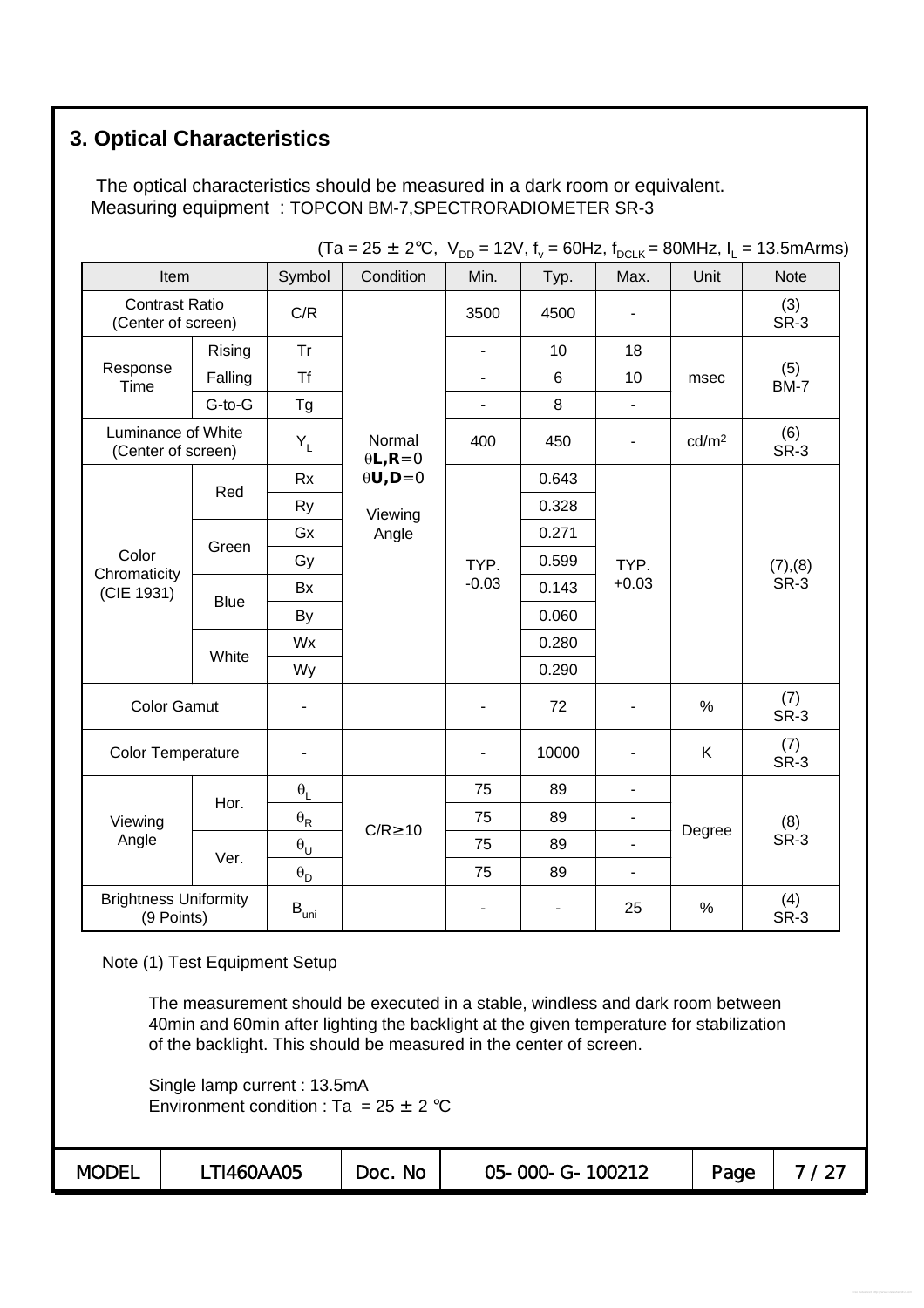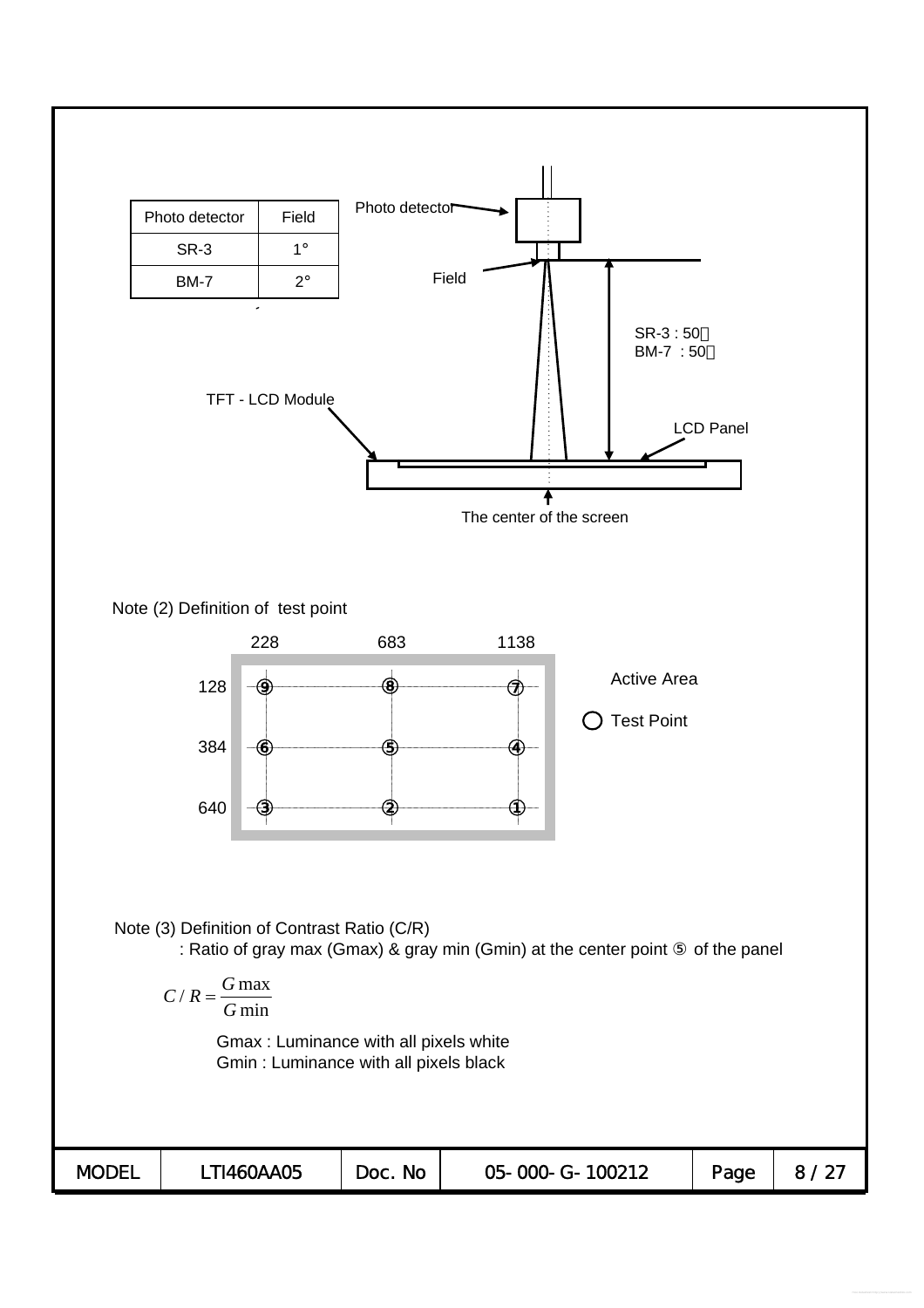Note (4) Definition of 9 points brightness uniformity

 $Buni = 100 * \frac{(B \max - B \min)}{B}$ *B* max

> Bmax : Maximum brightness Bmin : Minimum brightness

Note (5) Definition of Response time : Sum of Tr, Tf

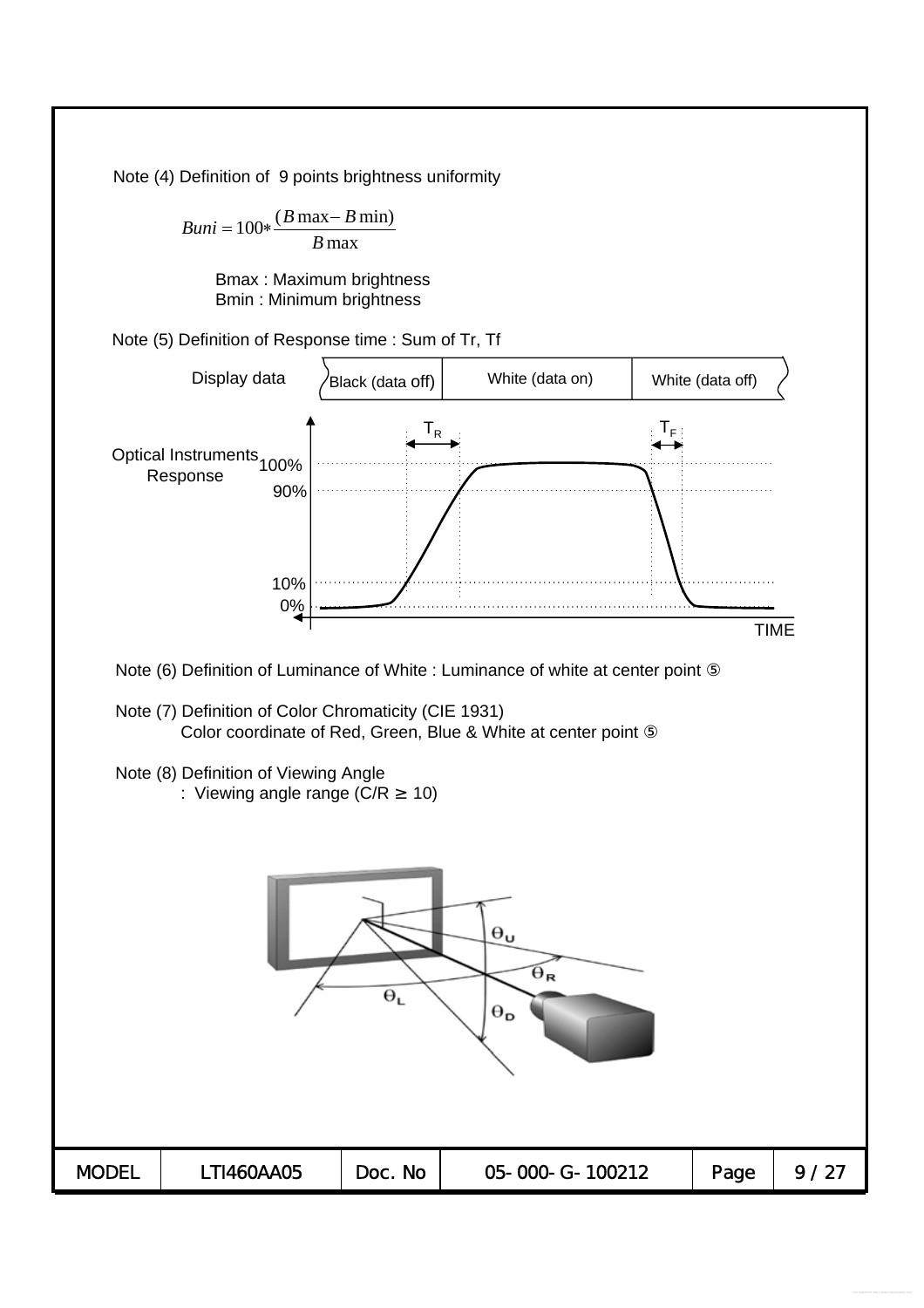## **4. Electrical Characteristics**

### 4.1 TFT LCD Module

The connector for display data & timing signal should be connected.

Ta =  $25^{\circ}$ C  $\pm$  2  $^{\circ}$ C

|                                | <b>Item</b>   | Symbol          | Min. | Typ. | Max. | Unit       | <b>Note</b> |
|--------------------------------|---------------|-----------------|------|------|------|------------|-------------|
| <b>Voltage of Power Supply</b> |               | $V_{DD}$        | 10.8 | 12.0 | 13.2 | V          | (1)         |
| Current                        | (a) Black     |                 |      | 450  |      | mA         | (2), (3)    |
| of Power                       | (b) White     | ים <sup>ו</sup> |      | 480  |      | mA         |             |
| Supply                         | (c) N-Pattern |                 |      | 700  | 1000 | mA         |             |
| <b>Vsync Frequency</b>         |               | $f_V$           |      | 60   |      | Hz         |             |
| <b>Hsync Frequency</b>         |               | $f_H$           | 43   | 50   | 53   | kHz        |             |
| Main Frequency                 |               | $f_{DCLK}$      | 65   | 80   | 85   | <b>MHz</b> |             |
| <b>Rush Current</b>            |               | <b>RUSH</b>     |      |      | 6    | A          | (4)         |

Note (1) The ripple voltage should be controlled under 10% of  $V_{DD}$ .

- (2)  $f_v = 60Hz$ ,  $f_{DCLK} = 80MHz$ ,  $V_{DD} = 12.0V$ , DC Current.
- (3) Power dissipation check pattern (LCD Module only)
- a) Black Pattern b) White Pattern c) N-Pattern



(4) Measurement Conditions

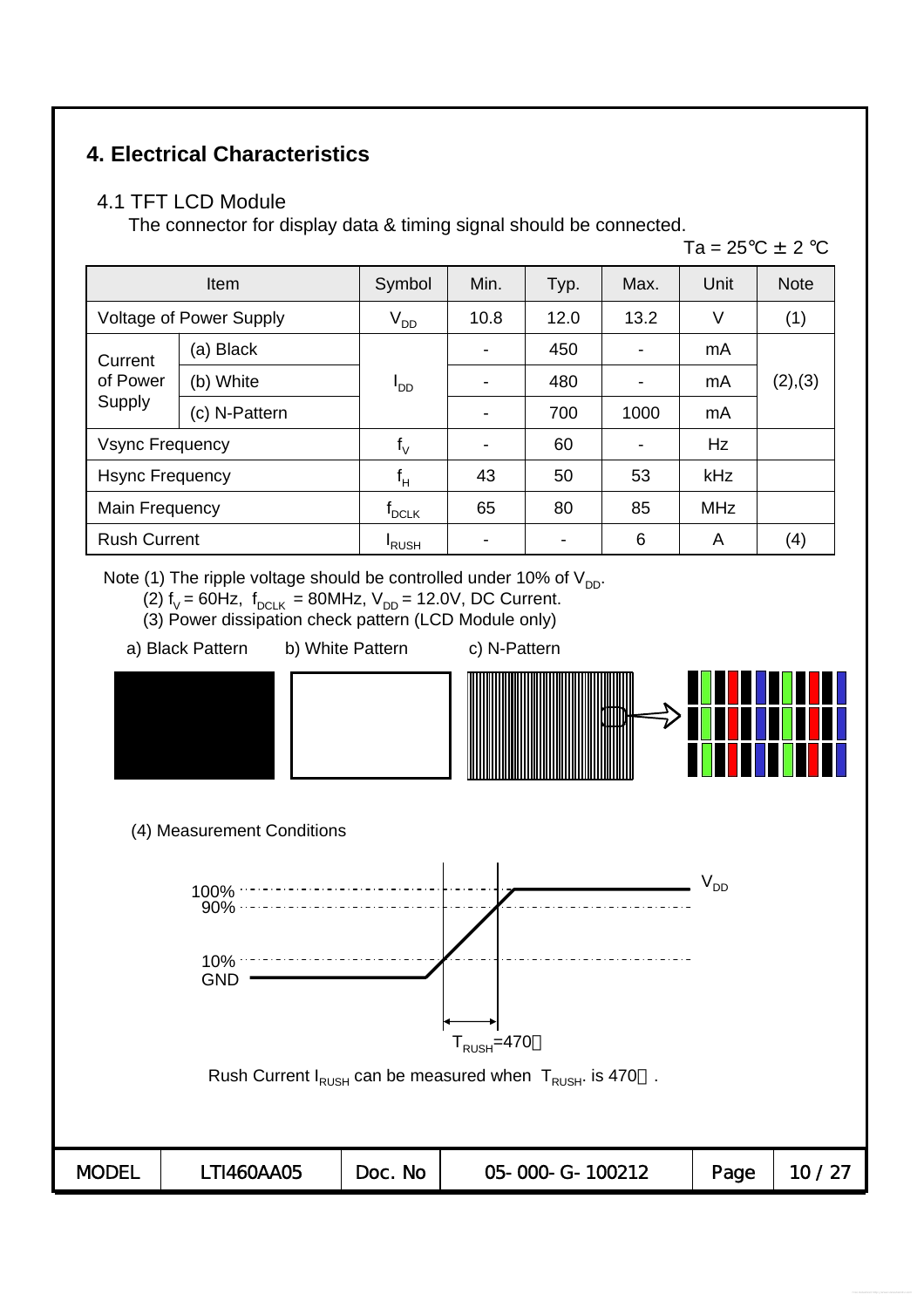### 4.2 Back Light Unit

The backlight unit contains 12 direct-lighting type CCFTs (Cold Cathode Fluorescent Tube). The characteristics of lamps are shown in the following tables.

Ta= $25 \pm 2^{\circ}$ C

| Item                       | Symbol | Min.   | Typ. | Max. | Unit  | <b>Note</b> |
|----------------------------|--------|--------|------|------|-------|-------------|
| Lamp Current               |        | 9.0    | 13.0 | 15.0 | mArms |             |
| Lamp Voltage               |        | 915    | 955  | 1035 | Vrms  |             |
| <b>Operating Life Time</b> | Hr     | 50.000 | -    | -    | Hour  |             |

Note (1) It is defined as the time to take until the brightness reduces to 50% of its original value. [Operating condition : Ta =  $25 \pm 2$ , I<sub>L</sub> = 13 mArms, For single lamp only. ]



| <b>MODEL</b> | TI460AA05 | <b>No</b><br>Doc. | 05-000-G-100212 | Page |  |
|--------------|-----------|-------------------|-----------------|------|--|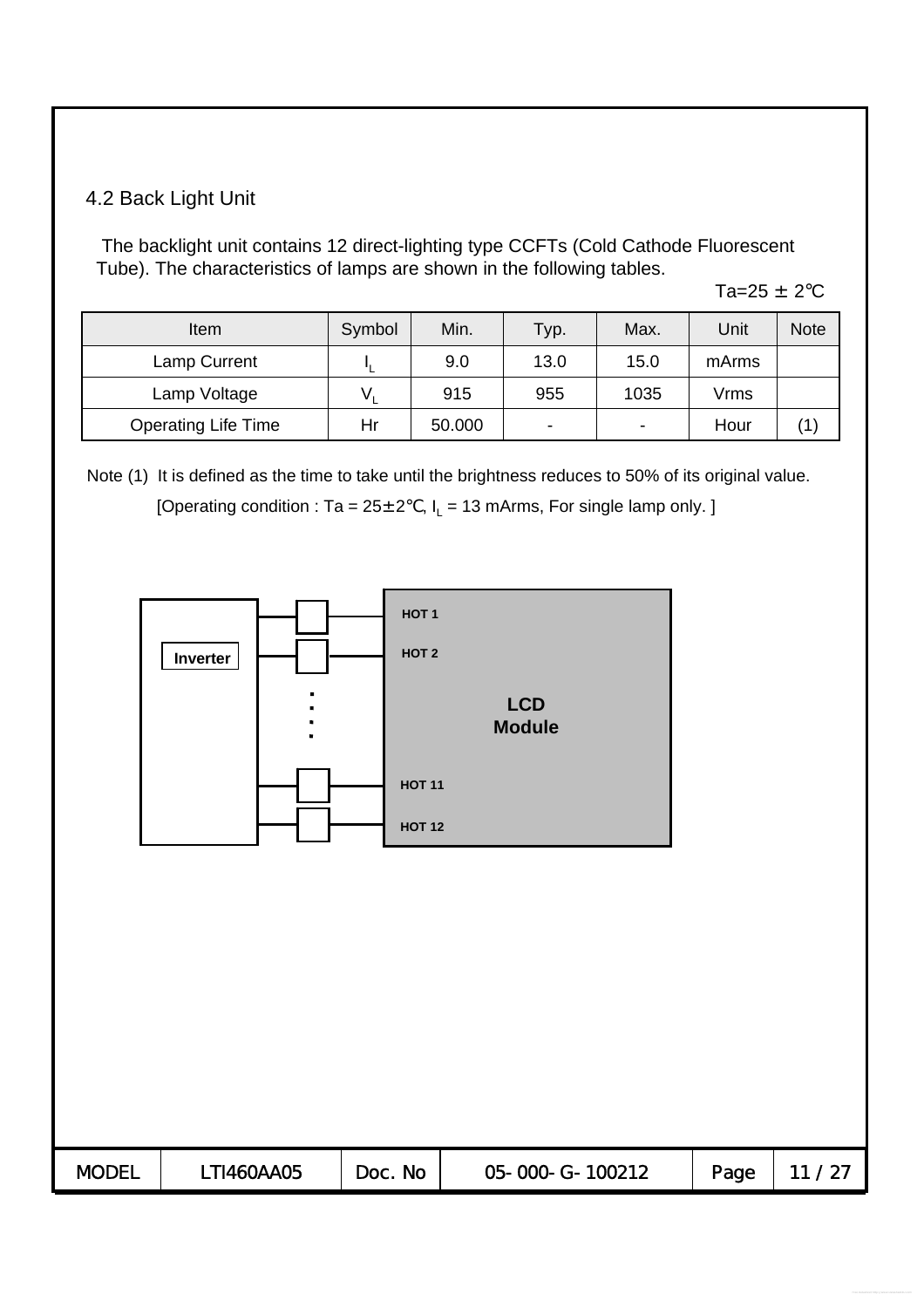|                  |                                   | <b>Conditions</b>              |                          | Specifications           |      |        | <b>Note</b>       |  |
|------------------|-----------------------------------|--------------------------------|--------------------------|--------------------------|------|--------|-------------------|--|
| <b>Items</b>     | Symbol                            |                                | Min.                     | Typ.                     | Max. | Unit   |                   |  |
| Input<br>Voltage | Vin                               |                                | 22                       | 24                       | 26   | $\vee$ | Ta= $25 \pm 2$ °C |  |
| Input<br>Current | lin                               | $Vin = 24.0V$<br>$Vdim = 3.3V$ | $\overline{\phantom{a}}$ | $\blacksquare$           | 7.4  | Adc    | After 1 hour      |  |
| Lamp<br>Current  | $I_{\text{O,MAX}}$                | $Vdim = 3.3V$                  | 12.8                     | 13.5                     | 14.2 | mArms  | Warm-up           |  |
| Frequency        | $\mathsf{F}_{\text{\tiny{LAMP}}}$ | $Vin = 24.0V$                  |                          | 63                       |      | kHz    |                   |  |
| <b>Backlight</b> | <b>ON</b>                         | $Vin = 24.0V$                  | 2.4                      | $\blacksquare$           | 5.25 |        |                   |  |
| On/Off           | <b>OFF</b>                        | $Vin = 24.0V$                  | $\overline{0}$           | $\blacksquare$           | 0.8  | V      |                   |  |
| Dimming          |                                   | Max Lum                        | 3.3                      | $\overline{\phantom{a}}$ |      |        |                   |  |
| Control          | V <sub>DIM</sub>                  | Min. Lum                       | $\blacksquare$           | -                        | 0    | $\vee$ |                   |  |

# 4.3 Inverter Input Condition & Specification

Note (1) Power Consumption is measured at 450[cd/m2] of luminance condition which is the typical luminance value. Lamp Current is measured at the point before Lamp.

| <b>MODEL</b> | T1460AA05 | <b>No</b><br>Doc. | 05-000-G-100212 | Page |  |
|--------------|-----------|-------------------|-----------------|------|--|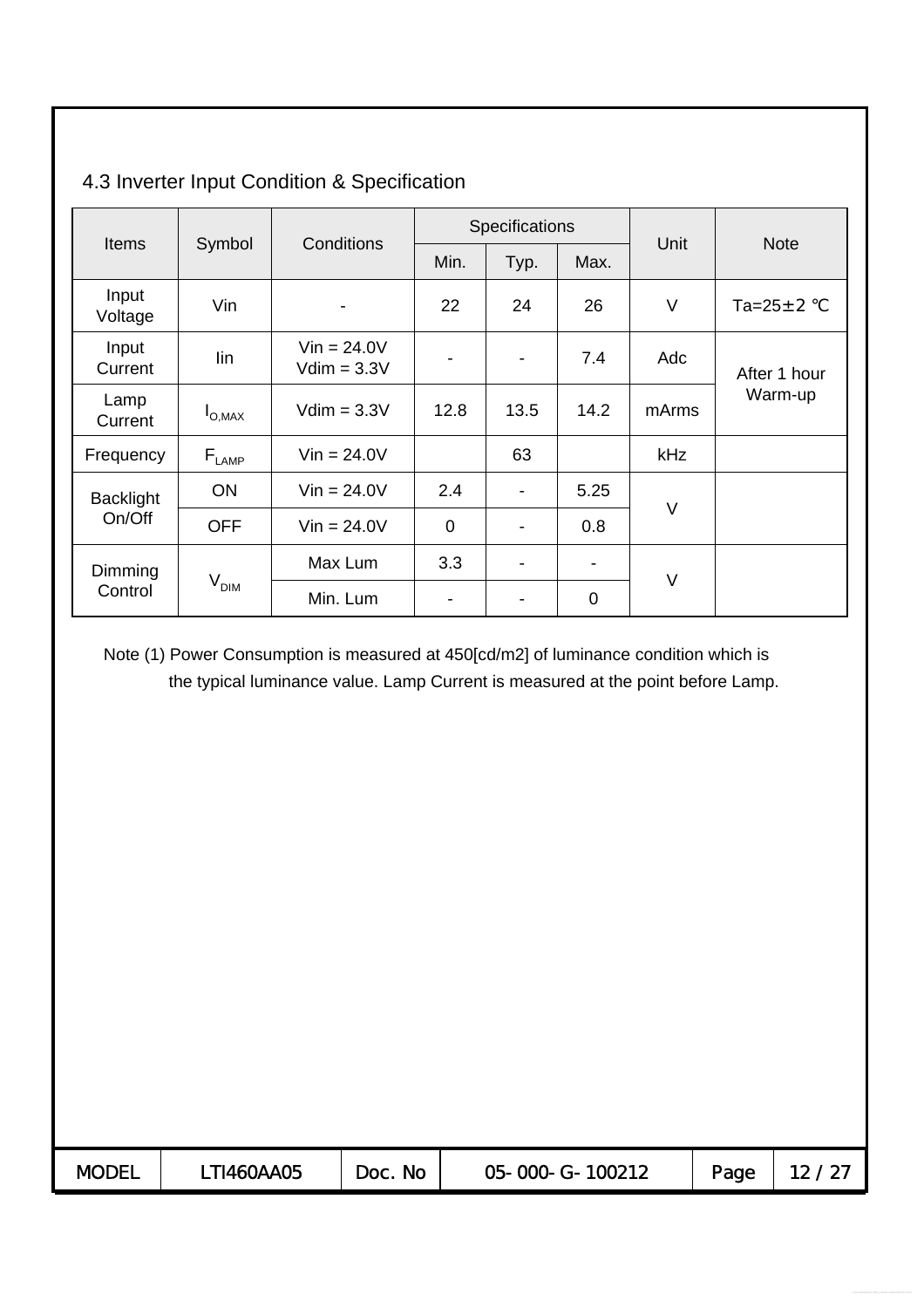# **5. Input Terminal Pin Assignment**

5.1 LVDS Connector Connector : FI-E30S (JAE)

| Pin No.        | Description            | Pin No. | Description            |
|----------------|------------------------|---------|------------------------|
| 1              | No Connection (Note 1) | 16      | <b>GND</b>             |
| $\overline{2}$ | No Connection (Note 1) | 17      | RxIN3-                 |
| 3              | No Connection (Note 1) | 18      | RxIN3+                 |
| 4              | <b>GND</b>             | 19      | <b>GND</b>             |
| 5              | RxINO-                 | 20      | No Connection (Note 1) |
| 6              | RxIN0+                 | 21      | LVDS Option (Note 2)   |
| $\overline{7}$ | <b>GND</b>             | 22      | No Connection (Note 1) |
| 8              | RxIN1-                 | 23      | <b>GND</b>             |
| 9              | RxIN1+                 | 24      | <b>GND</b>             |
| 10             | <b>GND</b>             | 25      | <b>GND</b>             |
| 11             | RxIN2-                 | 26      | Vdd (12V)              |
| 12             | RxIN2+                 | 27      | Vdd (12V)              |
| 13             | GND                    | 28      | Vdd (12V)              |
| 14             | RxCLK-                 | 29      | Vdd (12V)              |
| 15             | RxCLK+                 | 30      | Vdd (12V)              |

Note (1) No Connection : These pins are only for SAMSUNG internal purpose.<br>(2) LVDS Option : High (3.3V) Normal LVDS format

 $(2)$  LVDS Option : High  $(3.3V)$ 

: Low (GND) or Open (N.C) JEIDA LVDS format Sequence : On = VDD LVDS Option Interface Signal Off = Interface Signal LVDS Option VDD

| <b>MODEL</b> | T1460AA05 | <b>No</b><br>DOC . | 05-000-G-100212 | Page |  |
|--------------|-----------|--------------------|-----------------|------|--|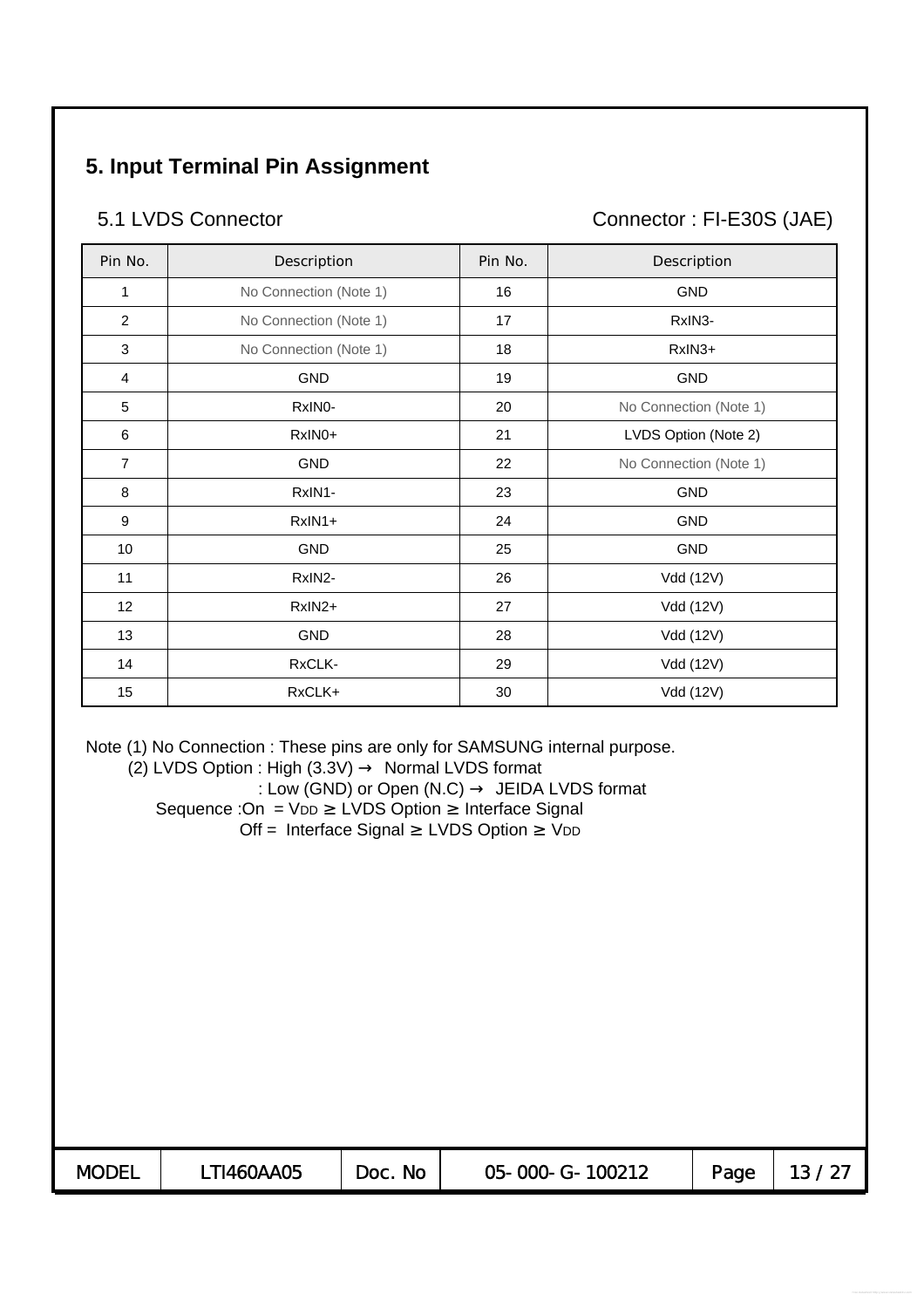|                                                                                                                                                                                                                               | Note (3) LVDS Connector |           |                                 |      |       |  |  |  |  |  |
|-------------------------------------------------------------------------------------------------------------------------------------------------------------------------------------------------------------------------------|-------------------------|-----------|---------------------------------|------|-------|--|--|--|--|--|
|                                                                                                                                                                                                                               |                         | Pin No. 1 | <b>PCB</b><br><b>Pin No. 30</b> |      |       |  |  |  |  |  |
| #1<br>#30<br>88888888888888888888888888888888<br>$\mathbf{I}$<br>#30<br>#1                                                                                                                                                    |                         |           |                                 |      |       |  |  |  |  |  |
|                                                                                                                                                                                                                               |                         |           | Fig. Connector diagram          |      |       |  |  |  |  |  |
| a. All GND pins should be connected together and also be connected to the LCD's<br>metal chassis.<br>b. All power input pins should be connected together.<br>c. All N.C pins should be separated from other signal or power. |                         |           |                                 |      |       |  |  |  |  |  |
| <b>MODEL</b>                                                                                                                                                                                                                  | LTI460AA05              | Doc. No   | 05-000-G-100212                 | Page | 14/27 |  |  |  |  |  |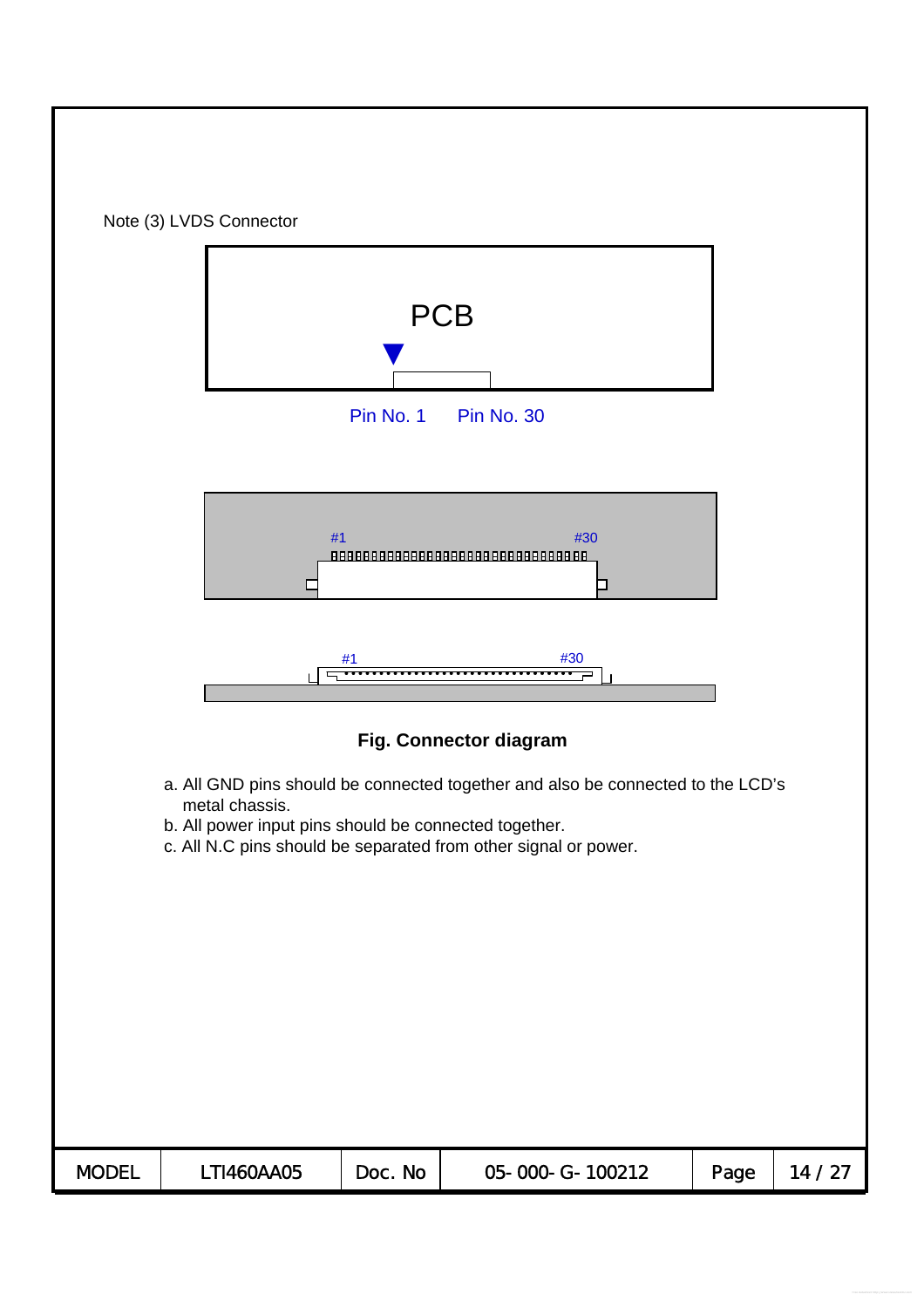# 5.2 Inverter Input Pin Configuration

Connector : YEON HO, 20022WR-14B1

| Pin No.        | Pin Configuration(FUNCTION)                         |
|----------------|-----------------------------------------------------|
| 1              | Vin (24V)                                           |
| $\overline{2}$ | Vin $(24V)$                                         |
| 3              | Vin (24V)                                           |
| 4              | Vin $(24V)$                                         |
| 5              | Vin (24V)                                           |
| 6              | <b>GND</b>                                          |
| 7              | GND                                                 |
| 8              | <b>GND</b>                                          |
| 9              | <b>GND</b>                                          |
| 10             | <b>GND</b>                                          |
| 11             | No Connection                                       |
| 12             | Backlight On / Off [On: 2.4 ~ 5.25V, Off: 0 ~ 0.8V] |
| 13             | Dimming Control [OV: Min, 3.3V: Max]                |
| 14             | No Connection                                       |

### 5.3 Inverter Input Power Sequence

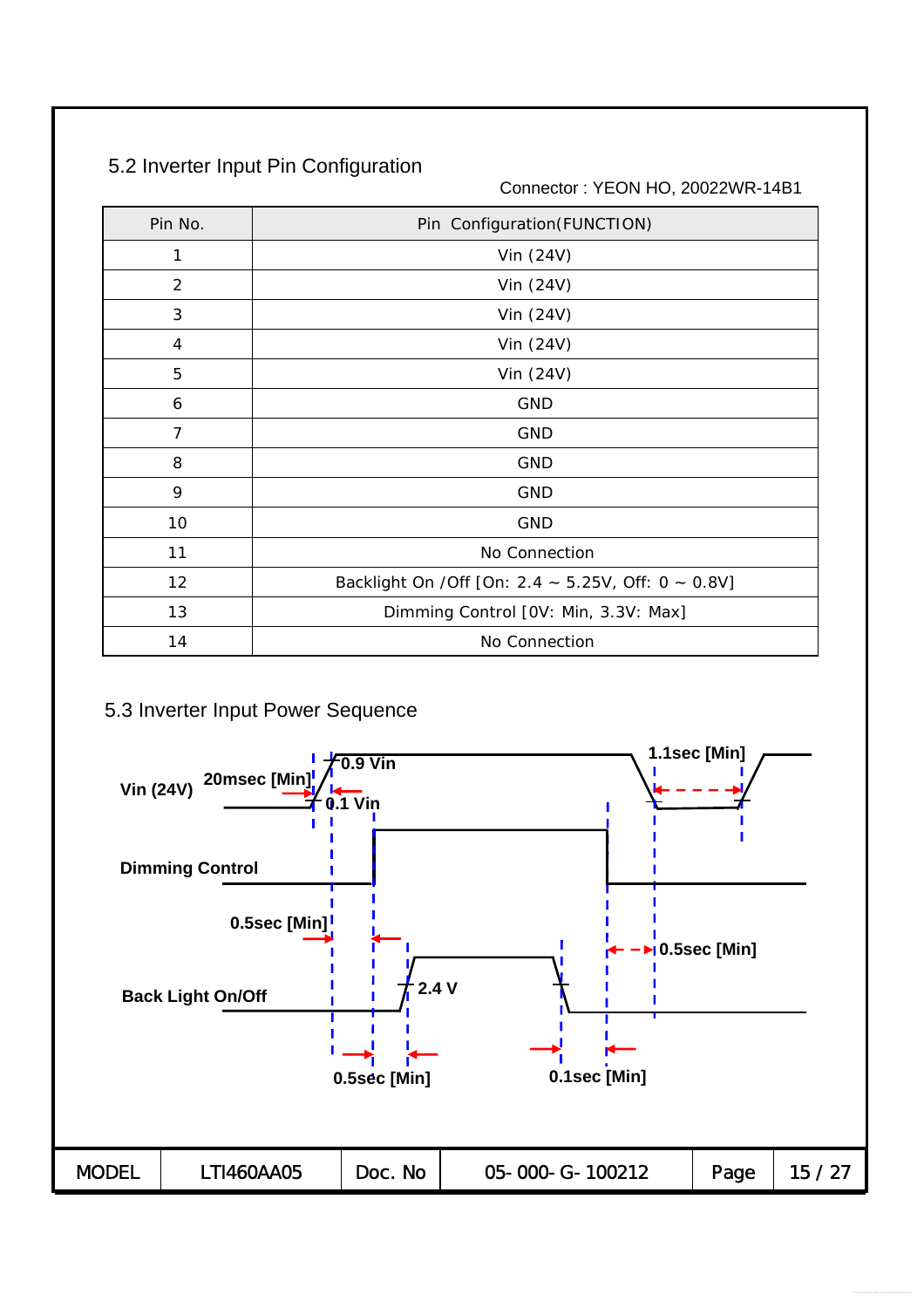# 5.4 LVDS Interface

- LVDS Receiver : Tcon (merged)

- Data Format (JEIDA & Normal) Default LVDS Option : JEIDA

|              |             | LVDS pin     | <b>JEIDA - DATA</b> | <b>VESA-DATA</b> |       |
|--------------|-------------|--------------|---------------------|------------------|-------|
|              |             | TxIN/RxOUT0  | R <sub>2</sub>      | R <sub>0</sub>   |       |
|              |             | TxIN/RxOUT1  | R <sub>3</sub>      | R <sub>1</sub>   |       |
|              |             | TxIN/RxOUT2  | R <sub>4</sub>      | R2               |       |
|              | TxOUT/RxIN0 | TxIN/RxOUT3  | R <sub>5</sub>      | R <sub>3</sub>   |       |
|              |             | TxIN/RxOUT4  | R <sub>6</sub>      | R <sub>4</sub>   |       |
|              |             | TxIN/RxOUT6  | R7                  | R <sub>5</sub>   |       |
|              |             | TxIN/RxOUT7  | G <sub>2</sub>      | G <sub>0</sub>   |       |
|              |             | TxIN/RxOUT8  | G <sub>3</sub>      | G <sub>1</sub>   |       |
|              |             | TxIN/RxOUT9  | G <sub>4</sub>      | G <sub>2</sub>   |       |
|              |             | TxIN/RxOUT12 | G <sub>5</sub>      | G <sub>3</sub>   |       |
|              | TxOUT/RxIN1 | TxIN/RxOUT13 | G <sub>6</sub>      | G <sub>4</sub>   |       |
|              |             | TxIN/RxOUT14 | G7                  | G <sub>5</sub>   |       |
|              |             | TxIN/RxOUT15 | <b>B2</b>           | B <sub>0</sub>   |       |
|              |             | TxIN/RxOUT18 | B <sub>3</sub>      | <b>B1</b>        |       |
|              |             | TxIN/RxOUT19 | B4                  | <b>B2</b>        |       |
|              |             | TxIN/RxOUT20 | B <sub>5</sub>      | B <sub>3</sub>   |       |
|              |             | TxIN/RxOUT21 | B <sub>6</sub>      | <b>B4</b>        |       |
|              | TxOUT/RxIN2 | TxIN/RxOUT22 | B7                  | B <sub>5</sub>   |       |
|              |             | TxIN/RxOUT24 | <b>HSYNC</b>        | <b>HSYNC</b>     |       |
|              |             | TxIN/RxOUT25 | <b>VSYNC</b>        | <b>VSYNC</b>     |       |
|              |             | TxIN/RxOUT26 | <b>DEN</b>          | <b>DEN</b>       |       |
|              |             | TxIN/RxOUT27 | R <sub>0</sub>      | R <sub>6</sub>   |       |
|              |             | TxIN/RxOUT5  | R <sub>1</sub>      | R7               |       |
|              |             | TxIN/RxOUT10 | G <sub>0</sub>      | G <sub>6</sub>   |       |
|              | TxOUT/RxIN3 | TxIN/RxOUT11 | G <sub>1</sub>      | G7               |       |
|              |             | TxIN/RxOUT16 | B <sub>0</sub>      | B <sub>6</sub>   |       |
|              |             | TxIN/RxOUT17 | <b>B1</b>           | <b>B7</b>        |       |
|              |             | TxIN/RxOUT23 | <b>RESERVED</b>     | <b>RESERVED</b>  |       |
| <b>MODEL</b> | LTI460AA05  | Doc. No      | 05-000-G-100212     | Page             | 16/27 |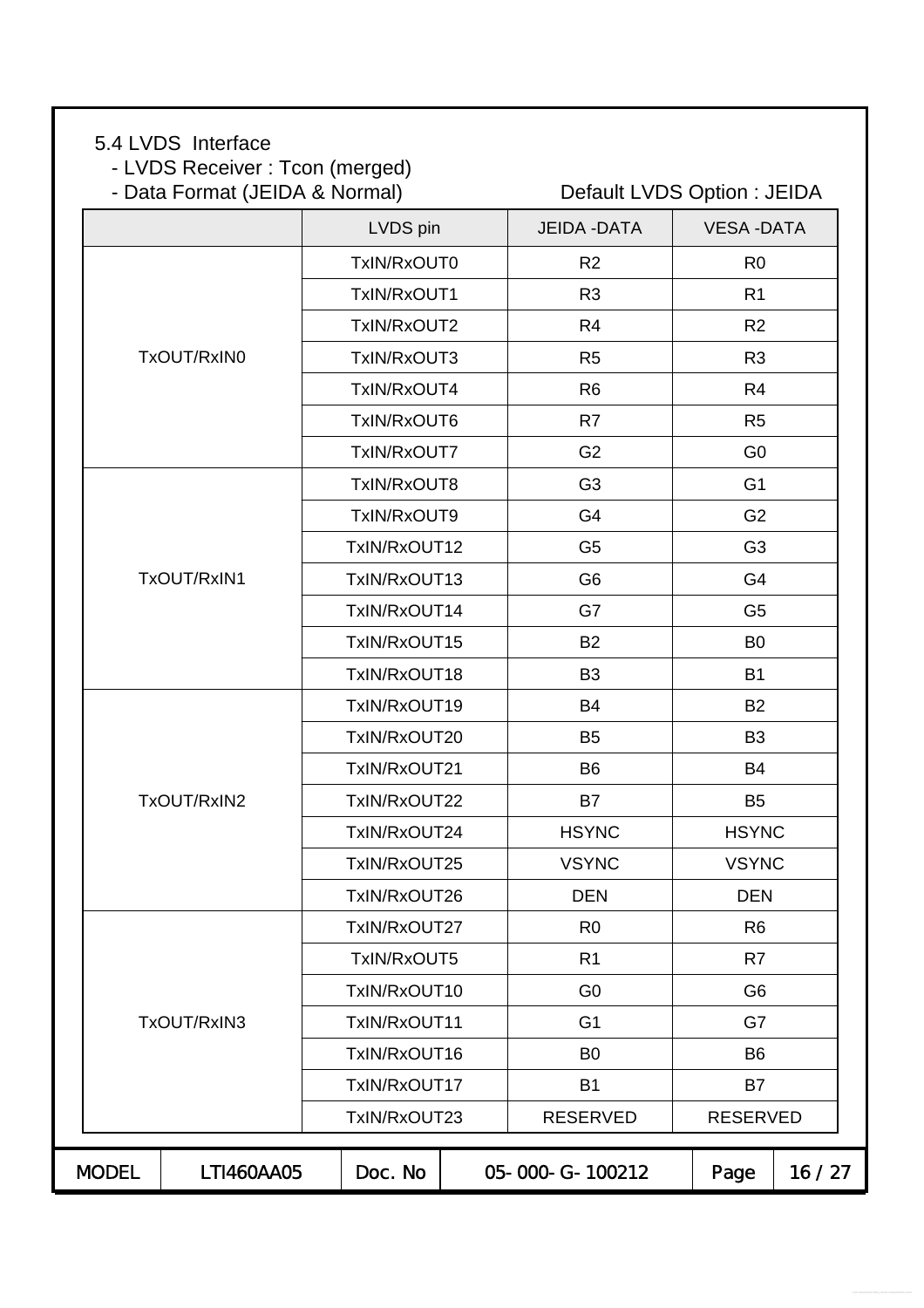| <b>DATA SIGNAL</b>          |                                                                                                                                                              |                      |                      |                |                      |                |                |                |             |                |                      |                      | <b>GRAY</b>          |                      |                |                 |              |                      |                      |                      |                |                      |                      |              |              |                          |
|-----------------------------|--------------------------------------------------------------------------------------------------------------------------------------------------------------|----------------------|----------------------|----------------|----------------------|----------------|----------------|----------------|-------------|----------------|----------------------|----------------------|----------------------|----------------------|----------------|-----------------|--------------|----------------------|----------------------|----------------------|----------------|----------------------|----------------------|--------------|--------------|--------------------------|
| COLOR                       | <b>DISPLAY</b><br>(8bit)                                                                                                                                     |                      |                      |                |                      | <b>RED</b>     |                |                |             |                |                      |                      |                      | <b>GREEN</b>         |                |                 |              |                      |                      |                      |                | <b>BLUE</b>          |                      |              |              | <b>SCALE</b>             |
|                             |                                                                                                                                                              | R <sub>0</sub>       | R <sub>1</sub>       | R <sub>2</sub> | R <sub>3</sub>       | R4             | R <sub>5</sub> | R <sub>6</sub> | R7          | G <sub>0</sub> | G <sub>1</sub>       | G <sub>2</sub>       | G <sub>3</sub>       | G <sub>4</sub>       | G <sub>5</sub> | G <sub>6</sub>  | G7           | B <sub>0</sub>       | <b>B1</b>            | <b>B2</b>            | <b>B3</b>      | <b>B4</b>            | <b>B5</b>            | <b>B6</b>    | <b>B7</b>    | LEVEL                    |
|                             | <b>BLACK</b>                                                                                                                                                 | 0                    | 0                    | 0              | 0                    | 0              | 0              | 0              | 0           | 0              | 0                    | 0                    | 0                    | 0                    | 0              | 0               | 0            | 0                    | 0                    | 0                    | 0              | 0                    | 0                    | 0            | 0            | ÷,                       |
|                             | <b>BLUE</b>                                                                                                                                                  | 0                    | 0                    | 0              | 0                    | 0              | 0              | 0              | 0           | 0              | 0                    | 0                    | 0                    | 0                    | 0              | 0               | 0            | 1                    | 1                    | 1                    | 1              | 1                    | 1                    | 1            | 1            | $\overline{a}$           |
|                             | <b>GREEN</b>                                                                                                                                                 | 0                    | 0                    | 0              | 0                    | 0              | 0              | 0              | 0           | 1              | $\mathbf{1}$         | 1                    | $\mathbf{1}$         | 1                    | 1              | 1               | $\mathbf{1}$ | 0                    | 0                    | 0                    | 0              | 0                    | 0                    | 0            | 0            | $\blacksquare$           |
| <b>BASIC</b>                | CYAN                                                                                                                                                         | 0                    | 0                    | 0              | 0                    | 0              | 0              | 0              | 0           | 1              | $\mathbf{1}$         | 1                    | 1                    | 1                    | 1              | 1               | $\mathbf{1}$ | 1                    | $\mathbf{1}$         | 1                    | 1              | 1                    | 1                    | 1            | 1            | $\overline{a}$           |
| <b>COLOR</b>                | RED                                                                                                                                                          | $\mathbf{1}$         | $\mathbf{1}$         | 1              | 1                    | 1              | 1              | $\mathbf{1}$   | 1           | 0              | 0                    | 0                    | 0                    | 0                    | 0              | 0               | 0            | 0                    | 0                    | 0                    | 0              | 0                    | 0                    | 0            | 0            | $\blacksquare$           |
|                             | <b>MAGENTA</b>                                                                                                                                               | 1                    | $\mathbf{1}$         | 1              | 1                    | 1              | 1              | 1              | 1           | 0              | $\mathbf 0$          | $\mathbf 0$          | 0                    | 0                    | 0              | $\mathbf 0$     | 0            | 1                    | $\mathbf{1}$         | 1                    | 1              | 1                    | 1                    | 1            | 1            | $\overline{a}$           |
|                             | <b>YELLOW</b>                                                                                                                                                | 1                    | $\mathbf{1}$         | 1              | 1                    | 1              | 1              | 1              | 1           | 1              | 1                    | 1                    | 1                    | 1                    | 1              | 1               | 1            | $\mathbf 0$          | 0                    | $\mathbf 0$          | 0              | $\mathbf 0$          | 0                    | 0            | 0            | $\overline{\phantom{a}}$ |
|                             | <b>WHITE</b>                                                                                                                                                 | 1                    | $\mathbf{1}$         | 1              | 1                    | 1              | 1              | 1              | 1           | 1              | 1                    | 1                    | 1                    | 1                    | 1              | 1               | $\mathbf{1}$ | 1                    | 1                    | 1                    | 1              | 1                    | 1                    | 1            | 1            | ÷,                       |
|                             | <b>BLACK</b>                                                                                                                                                 | 0                    | 0                    | 0              | 0                    | 0              | 0              | 0              | 0           | 0              | 0                    | 0                    | 0                    | 0                    | 0              | 0               | 0            | $\mathbf 0$          | 0                    | 0                    | 0              | 0                    | 0                    | 0            | 0            | R <sub>0</sub>           |
|                             |                                                                                                                                                              | $\mathbf{1}$         | 0                    | 0              | 0                    | 0              | 0              | 0              | 0           | 0              | 0                    | 0                    | 0                    | 0                    | 0              | 0               | 0            | 0                    | $\mathbf 0$          | 0                    | 0              | 0                    | 0                    | 0            | 0            | R <sub>1</sub>           |
|                             | <b>DARK</b>                                                                                                                                                  | 0                    | $\mathbf{1}$         | 0              | 0                    | 0              | 0              | 0              | 0           | 0              | 0                    | 0                    | 0                    | 0                    | 0              | 0               | 0            | 0                    | 0                    | 0                    | 0              | 0                    | 0                    | 0            | 0            | R <sub>2</sub>           |
| <b>GRAY</b><br><b>SCALE</b> |                                                                                                                                                              | $\ddot{\cdot}$       | ÷                    |                | $\ddot{\phantom{a}}$ | $\ddot{\cdot}$ | $\ddot{\cdot}$ |                |             | $\ddot{\cdot}$ | $\ddot{\phantom{a}}$ |                      | $\ddot{\cdot}$       | $\ddot{\cdot}$       | ÷              |                 |              | $\ddot{\cdot}$       | $\ddot{\cdot}$       | $\ddot{\phantom{a}}$ | $\ddot{\cdot}$ | $\ddot{\phantom{a}}$ | $\ddot{\cdot}$       |              |              | $R3-$                    |
| OF<br><b>RED</b>            |                                                                                                                                                              |                      | ÷                    | ÷              | ÷                    | $\ddot{\cdot}$ | ÷              |                |             | $\ddot{\cdot}$ | ÷                    | ÷                    | ÷                    | ÷                    | ÷              |                 |              | $\ddot{\phantom{a}}$ | ÷                    | ÷                    | ÷              | ÷                    | ÷                    |              |              | R <sub>252</sub>         |
|                             | <b>LIGHT</b>                                                                                                                                                 | 1                    | 0                    | 1              | 1                    | 1              | 1              | 1              | 1           | 0              | 0                    | 0                    | 0                    | 0                    | 0              | 0               | 0            | 0                    | 0                    | 0                    | 0              | 0                    | 0                    | 0            | 0            | R <sub>253</sub>         |
|                             |                                                                                                                                                              | 0                    | $\mathbf{1}$         | 1              | 1                    | 1              | 1              | 1              | 1           | 0              | 0                    | 0                    | 0                    | 0                    | 0              | 0               | 0            | 0                    | 0                    | 0                    | 0              | 0                    | 0                    | 0            | 0            | R <sub>254</sub>         |
|                             | <b>RED</b>                                                                                                                                                   | $\mathbf{1}$         | $\mathbf{1}$         | 1              | 1                    | 1              | 1              | $\mathbf{1}$   | 1           | 0              | 0                    | 0                    | 0                    | 0                    | 0              | 0               | 0            | 0                    | 0                    | 0                    | 0              | $\mathbf 0$          | 0                    | 0            | 0            | R <sub>255</sub>         |
|                             | <b>BLACK</b>                                                                                                                                                 | 0                    | 0                    | 0              | 0                    | 0              | 0              | 0              | 0           | 0              | 0                    | 0                    | 0                    | 0                    | 0              | 0               | 0            | 0                    | 0                    | 0                    | 0              | 0                    | 0                    | 0            | 0            | G0                       |
|                             | <b>DARK</b>                                                                                                                                                  | 0                    | 0                    | $\mathbf 0$    | 0                    | 0              | 0              | 0              | 0           | 1              | 0                    | $\mathbf 0$          | 0                    | 0                    | 0              | $\mathbf 0$     | 0            | 0                    | 0                    | $\mathbf 0$          | 0              | $\mathbf 0$          | 0                    | 0            | 0            | G <sub>1</sub>           |
| <b>GRAY</b>                 |                                                                                                                                                              | 0                    | 0                    | $\mathbf 0$    | 0                    | 0              | 0              | 0              | $\mathbf 0$ | 0              | $\mathbf{1}$         | $\mathbf 0$          | 0                    | $\mathbf 0$          | $\pmb{0}$      | $\mathbf 0$     | $\mathbf 0$  | 0                    | $\mathbf 0$          | $\mathbf 0$          | 0              | 0                    | 0                    | 0            | 0            | G <sub>2</sub>           |
| <b>SCALE</b>                |                                                                                                                                                              | $\ddot{\phantom{a}}$ | $\ddot{\cdot}$       |                | $\ddot{\cdot}$       | $\ddot{\cdot}$ | $\ddot{\cdot}$ |                |             | $\ddot{\cdot}$ | $\ddot{\cdot}$       |                      | $\ddot{\cdot}$       | ÷                    |                |                 |              | $\ddot{\phantom{a}}$ | $\ddot{\phantom{a}}$ |                      | $\ddot{\cdot}$ | ÷                    | $\ddot{\phantom{a}}$ |              |              | $G3-$                    |
| OF<br><b>GREEN</b>          |                                                                                                                                                              | $\ddot{\phantom{a}}$ | ÷                    |                | $\ddot{\cdot}$       | ÷              | ÷              |                |             | ÷              | $\ddot{\cdot}$       | $\ddot{\cdot}$       | ÷                    | $\ddot{\cdot}$       | ÷              |                 |              | $\ddot{\cdot}$       | $\ddot{\phantom{a}}$ | $\ddot{\cdot}$       | $\ddot{\cdot}$ | $\ddot{\cdot}$       | ÷                    |              |              | G252                     |
|                             | <b>LIGHT</b>                                                                                                                                                 | 0                    | 0                    | 0              | 0                    | 0              | 0              | 0              | 0           | 1              | 0                    | 1                    | 1                    | 1                    | 1              | 1               | $\mathbf{1}$ | 0                    | 0                    | 0                    | 0              | 0                    | 0                    | 0            | 0            | G253                     |
|                             |                                                                                                                                                              | 0                    | 0                    | 0              | 0                    | 0              | 0              | 0              | 0           | 0              | $\mathbf{1}$         | 1                    | 1                    | 1                    | 1              | 1               | 1            | 0                    | 0                    | 0                    | 0              | 0                    | 0                    | 0            | 0            | G254                     |
|                             | <b>GREEN</b>                                                                                                                                                 | 0                    | 0                    | 0              | 0                    | 0              | 0              | 0              | 0           | 1              | $\mathbf{1}$         | 1                    | 1                    | 1                    | 1              | 1               | 1            | 0                    | $\mathbf 0$          | $\mathbf 0$          | 0              | 0                    | 0                    | 0            | 0            | G255                     |
|                             | <b>BLACK</b>                                                                                                                                                 | 0                    | 0                    | 0              | 0                    | 0              | 0              | 0              | 0           | 0              | 0                    | 0                    | 0                    | 0                    | 0              | 0               | 0            | 0                    | 0                    | 0                    | 0              | 0                    | 0                    | 0            | 0            | B <sub>0</sub>           |
|                             |                                                                                                                                                              | 0                    | 0                    | 0              | 0                    | 0              | 0              | 0              | 0           | 0              | 0                    | 0                    | 0                    | 0                    | 0              | 0               | 0            | 1                    | 0                    | 0                    | 0              | 0                    | 0                    | 0            | 0            | <b>B1</b>                |
| GRAY                        | <b>DARK</b>                                                                                                                                                  | 0                    | $\mathbf 0$          | $\mathbf 0$    | 0                    | 0              | 0              | $\pmb{0}$      | 0           | 0              | 0                    | $\pmb{0}$            | $\pmb{0}$            | 0                    | 0              | $\pmb{0}$       | $\pmb{0}$    | $\mathbf 0$          | $\mathbf{1}$         | $\mathbf 0$          | $\mathbf 0$    | 0                    | $\pmb{0}$            | $\pmb{0}$    | $\mathbf 0$  | <b>B2</b>                |
| <b>SCALE</b>                |                                                                                                                                                              |                      | $\ddot{\cdot}$       |                |                      |                |                |                |             |                | $\ddot{\phantom{a}}$ |                      | $\ddot{\cdot}$       | $\ddot{\phantom{a}}$ |                |                 |              |                      | $\ddot{\cdot}$       |                      | ÷              | $\ddot{\cdot}$       | $\ddot{\cdot}$       |              |              | $B3-$                    |
| OF<br><b>BLUE</b>           |                                                                                                                                                              | $\ddot{\cdot}$       | $\ddot{\phantom{a}}$ | $\ddot{\cdot}$ | $\ddot{\cdot}$       | $\ddot{\cdot}$ | $\ddot{\cdot}$ |                |             | $\ddot{\cdot}$ | $\ddot{\phantom{a}}$ | $\ddot{\phantom{a}}$ | $\ddot{\phantom{a}}$ | $\pm$                | $\div$         |                 |              | $\ddot{\phantom{a}}$ | $\ddot{\cdot}$       | $\cdot$              | $\ddot{\cdot}$ | $\ddot{\cdot}$       | $\ddot{\cdot}$       |              |              | B252                     |
|                             | <b>LIGHT</b>                                                                                                                                                 | 0                    | $\mathbf 0$          | $\mathbf 0$    | 0                    | $\mathbf 0$    | 0              | 0              | 0           | 0              | $\mathbf 0$          | $\mathbf 0$          | 0                    | $\mathbf 0$          | $\mathbf 0$    | $\mathbf 0$     | $\mathbf 0$  | $\mathbf{1}$         | $\mathbf 0$          | $\mathbf{1}$         | $\mathbf{1}$   | $\mathbf{1}$         | $\mathbf{1}$         | $\mathbf{1}$ | $\mathbf{1}$ | B253                     |
|                             |                                                                                                                                                              | $\pmb{0}$            | $\mathbf 0$          | $\mathbf 0$    | $\mathbf 0$          | $\mathbf 0$    | 0              | $\mathbf 0$    | 0           | 0              | $\mathbf 0$          | $\pmb{0}$            | $\pmb{0}$            | $\pmb{0}$            | $\mathbf 0$    | $\pmb{0}$       | $\mathbf 0$  | $\mathsf 0$          | $\mathbf{1}$         | $\mathbf{1}$         | $\mathbf{1}$   | $\mathbf{1}$         | $\mathbf{1}$         | $\mathbf{1}$ | $\mathbf{1}$ | B254                     |
|                             | <b>BLUE</b>                                                                                                                                                  | 0                    | $\mathbf 0$          | $\mathbf 0$    | 0                    | 0              | 0              | 0              | 0           | 0              | $\pmb{0}$            | $\mathbf 0$          | 0                    | $\mathbf 0$          | 0              | 0               | $\pmb{0}$    | $\mathbf{1}$         | $\mathbf{1}$         | $\mathbf{1}$         | $\mathbf{1}$   | $\mathbf{1}$         | $\mathbf{1}$         | $\mathbf{1}$ | $\mathbf{1}$ | B255                     |
|                             | Note) Definition of Gray:<br>Rn: Red Gray, Gn: Green Gray, Bn: Blue Gray (n = Gray level)<br>Input Signal: $0 = Low$ level voltage, $1 = High$ level voltage |                      |                      |                |                      |                |                |                |             |                |                      |                      |                      |                      |                |                 |              |                      |                      |                      |                |                      |                      |              |              |                          |
| <b>MODEL</b>                |                                                                                                                                                              |                      |                      | LTI460AA05     |                      |                |                |                |             | Doc. No        |                      |                      |                      |                      |                | 05-000-G-100212 |              |                      |                      |                      |                |                      | Page                 |              |              | 17/27                    |

# 5.5 Input Signals, Basic Display Colors and Gray Scale of Each Color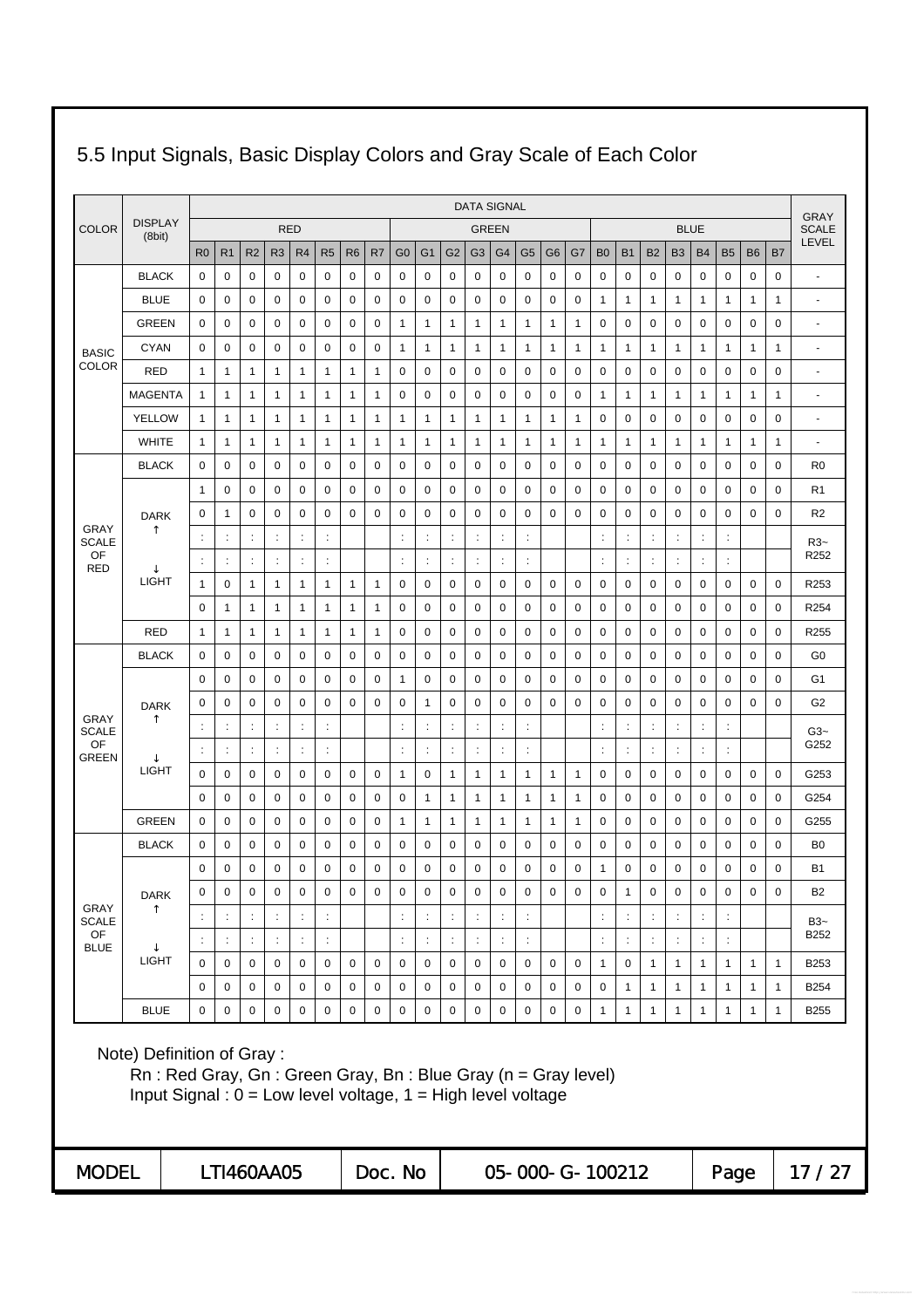# **6. Interface Timing**

### 6.1 Timing Parameters (DE only mode)

| Signal                          | Item                               | Symbol                    | Min.                     | Typ. | Max. | Unit          | <b>Note</b> |
|---------------------------------|------------------------------------|---------------------------|--------------------------|------|------|---------------|-------------|
| <b>Clock</b>                    |                                    | $1/T_c$                   | 65                       | 80   | 85   | <b>MHz</b>    |             |
| Hsync                           | Frequency                          | $F_H$                     | 43                       | 50   | 53   | <b>KHz</b>    |             |
| Vsync                           |                                    | $F_{V}$                   | $\overline{\phantom{a}}$ | 60   |      | Hz            |             |
| Vertical<br><b>Display Term</b> | Active<br><b>Display</b><br>Period | $T_{VD}$                  | $\overline{\phantom{a}}$ | 768  |      | Lines         |             |
|                                 | Vertical<br>Total                  | $T_{V}$                   | 773                      | 838  | 1500 | Lines         |             |
| Horizontal                      | Active<br><b>Display</b><br>Period | $T_{HD}$                  | $\overline{\phantom{a}}$ | 1366 |      | <b>Clocks</b> |             |
| <b>Display Term</b>             | Horizontal<br>Total                | $\mathsf{T}_{\mathsf{H}}$ | 1568                     | 1600 | 2000 | <b>Clocks</b> |             |

Note) This product is DE only mode. The input of Hsync & Vsync signal does not have an effect on normal operation.

Test Point : TTL control signal and CLK at LVDS Tx input terminal in system

| <b>MODEL</b> | T1460AA05 | <b>No</b><br>Doc. | 100212<br>05-000-<br>$G-$ | Page |  |
|--------------|-----------|-------------------|---------------------------|------|--|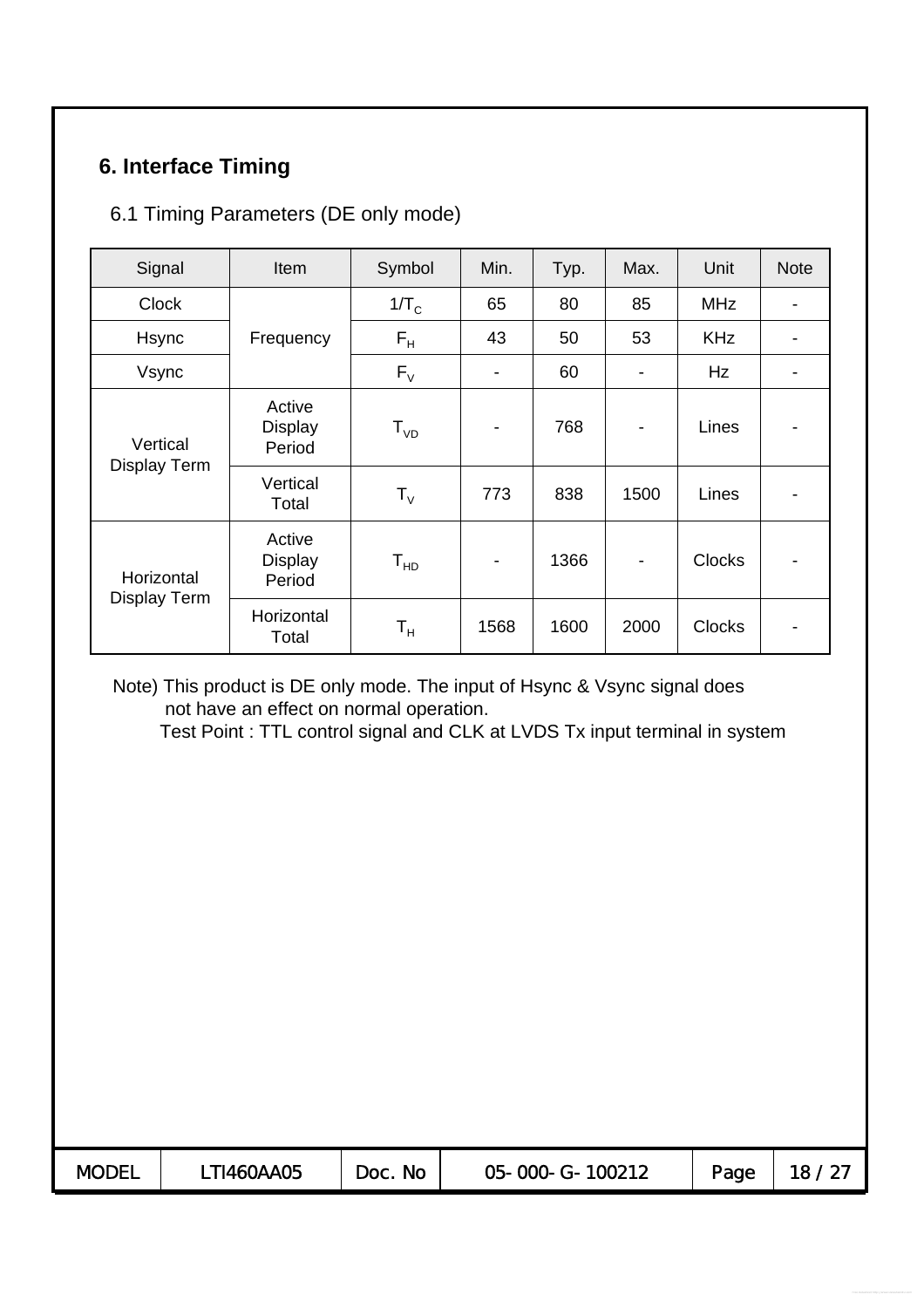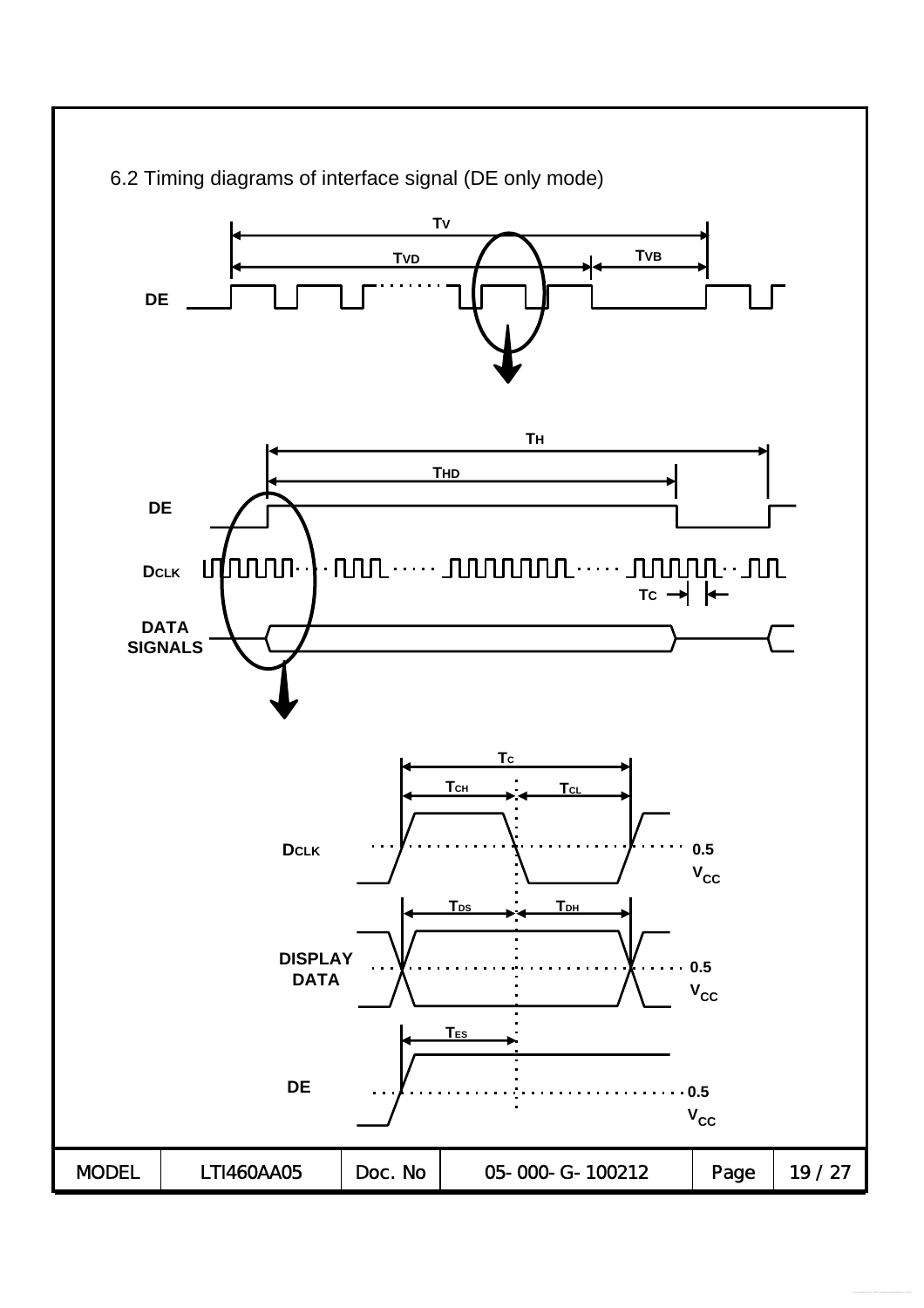### 6.3 Power ON/OFF Sequence

To prevent a latch-up or DC operation of the LCD Module, the power on/off sequence should be as the diagram below.

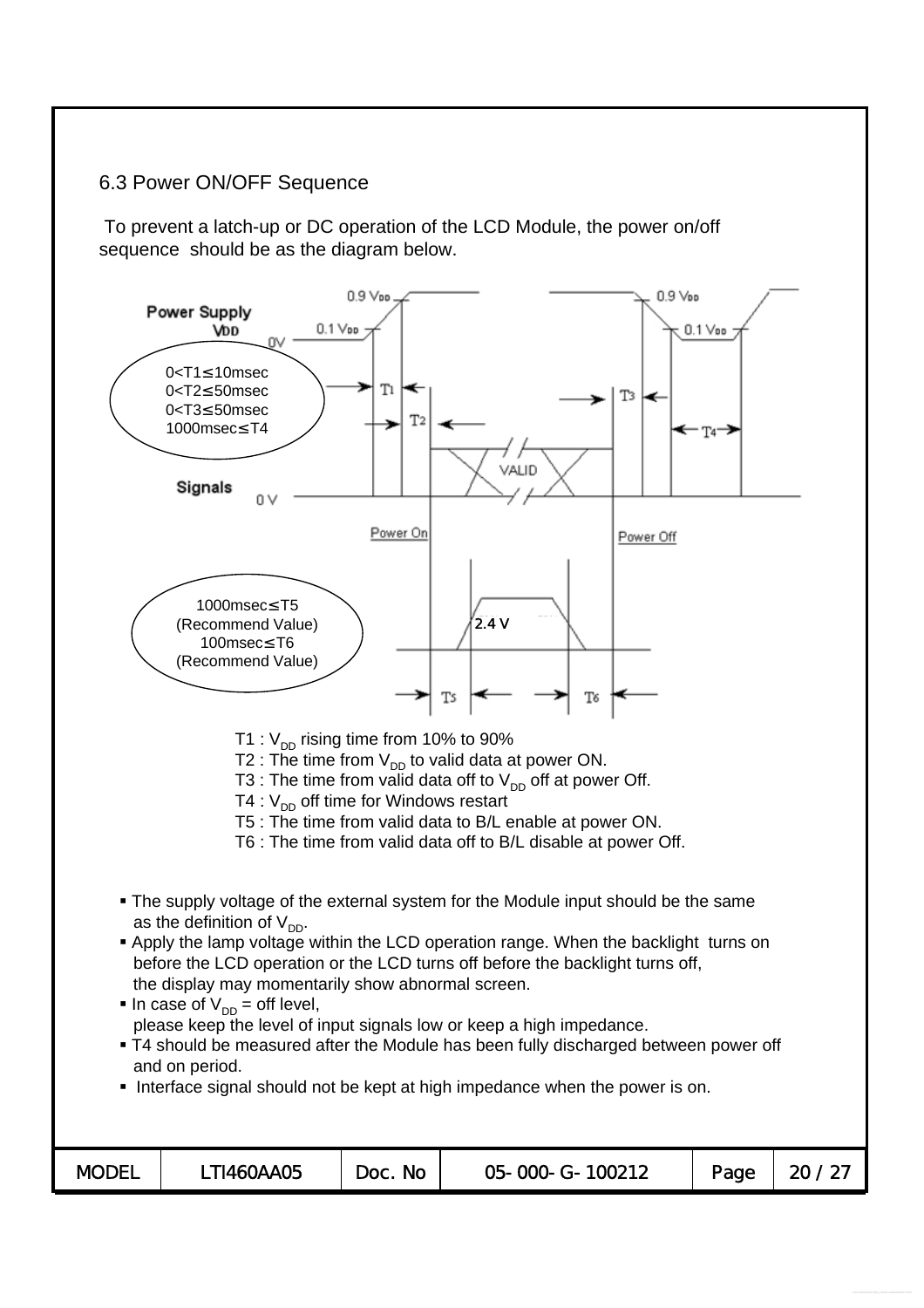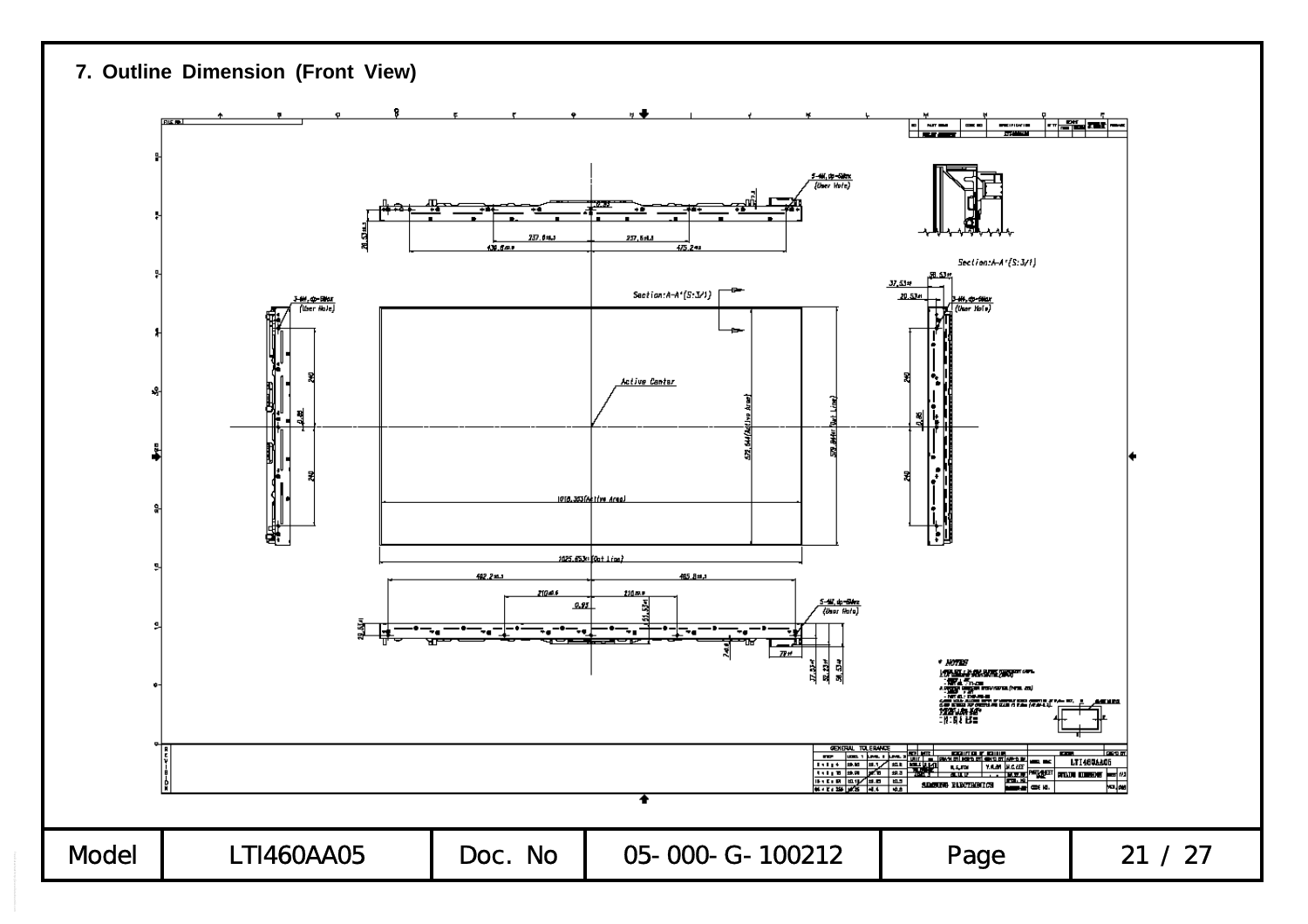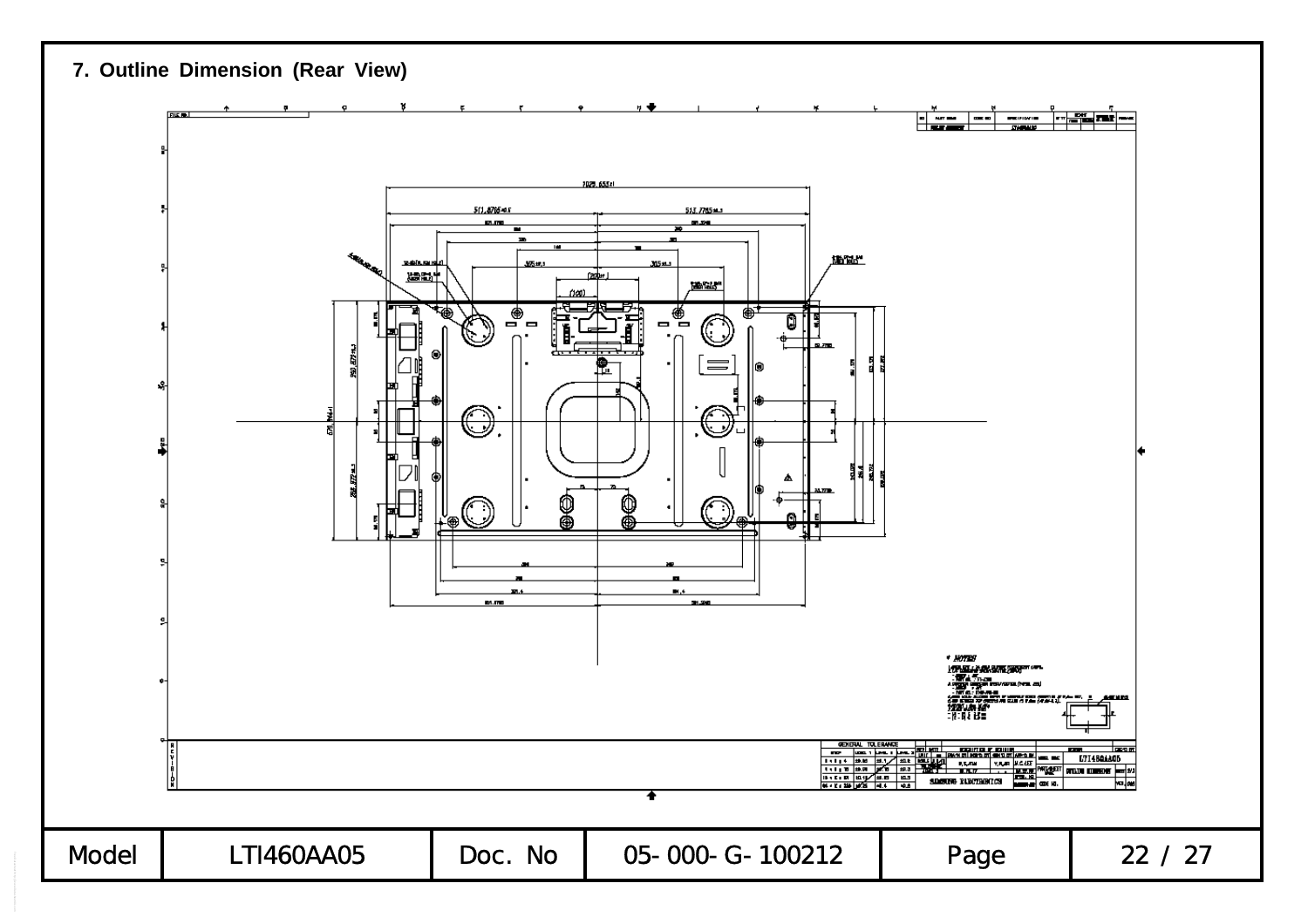

| <b>Item</b>                |                          |  | Specification                   | Remark                                                                                                                                                                   |      |       |  |  |  |
|----------------------------|--------------------------|--|---------------------------------|--------------------------------------------------------------------------------------------------------------------------------------------------------------------------|------|-------|--|--|--|
| <b>LCD Packing</b>         |                          |  | 10ea / (Packing-<br>Pallet Box) | 1. 120Kg / LCD (10ea)<br>2. 10 Kg / Cushion-pallet (2ea)<br>3. 8 Kg / Packing-Pallet Box (1ea)<br>4. Cushion-pallet Material: EPS<br>5. Packing-Pallet Box Material: DW4 |      |       |  |  |  |
| Pallet                     |                          |  | 1Box / Pallet                   | 1. Pallet weight $= 8.8$ kg                                                                                                                                              |      |       |  |  |  |
| <b>Packing Direction</b>   |                          |  | Vertical                        |                                                                                                                                                                          |      |       |  |  |  |
|                            | <b>Total Pallet Size</b> |  | $H \times V \times$ height      | $1270mm(H)$ x 1150mm(V) x 844mm(height)                                                                                                                                  |      |       |  |  |  |
| <b>Total Pallet Weight</b> |                          |  | 146.8kg                         | $Pallet(8.8kg) + Module(120 kg) + Cushion(10kg)$<br>+ Pallet-BOX(8kg)                                                                                                    |      |       |  |  |  |
|                            |                          |  |                                 |                                                                                                                                                                          |      |       |  |  |  |
| <b>MODEL</b>               | LTI460AA05               |  | Doc. No                         | 05-000-G-100212                                                                                                                                                          | Page | 23/27 |  |  |  |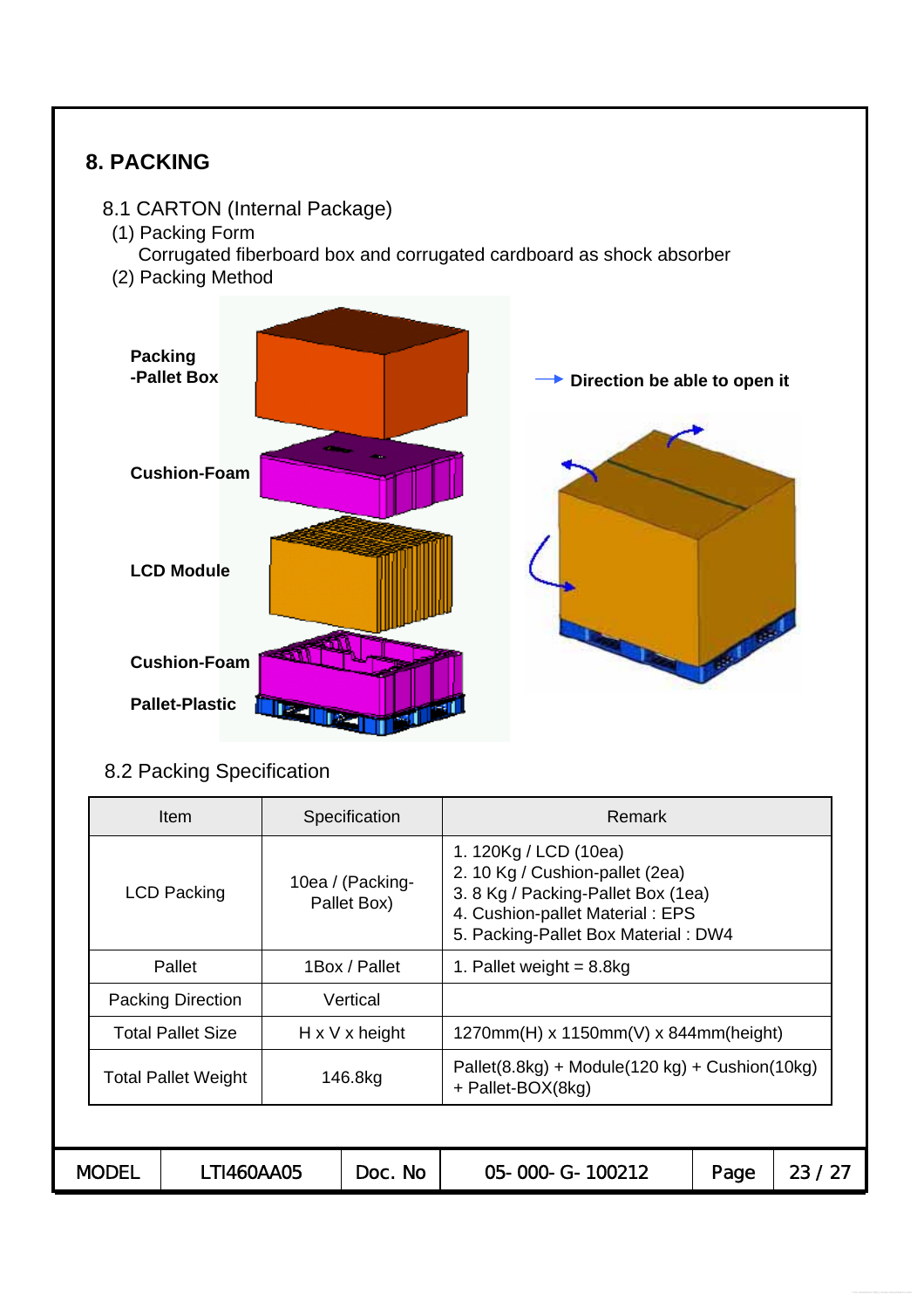# **9. MARKING & OTHERS**

A nameplate bearing followed by is affixed to a shipped product at the specified location on each product.

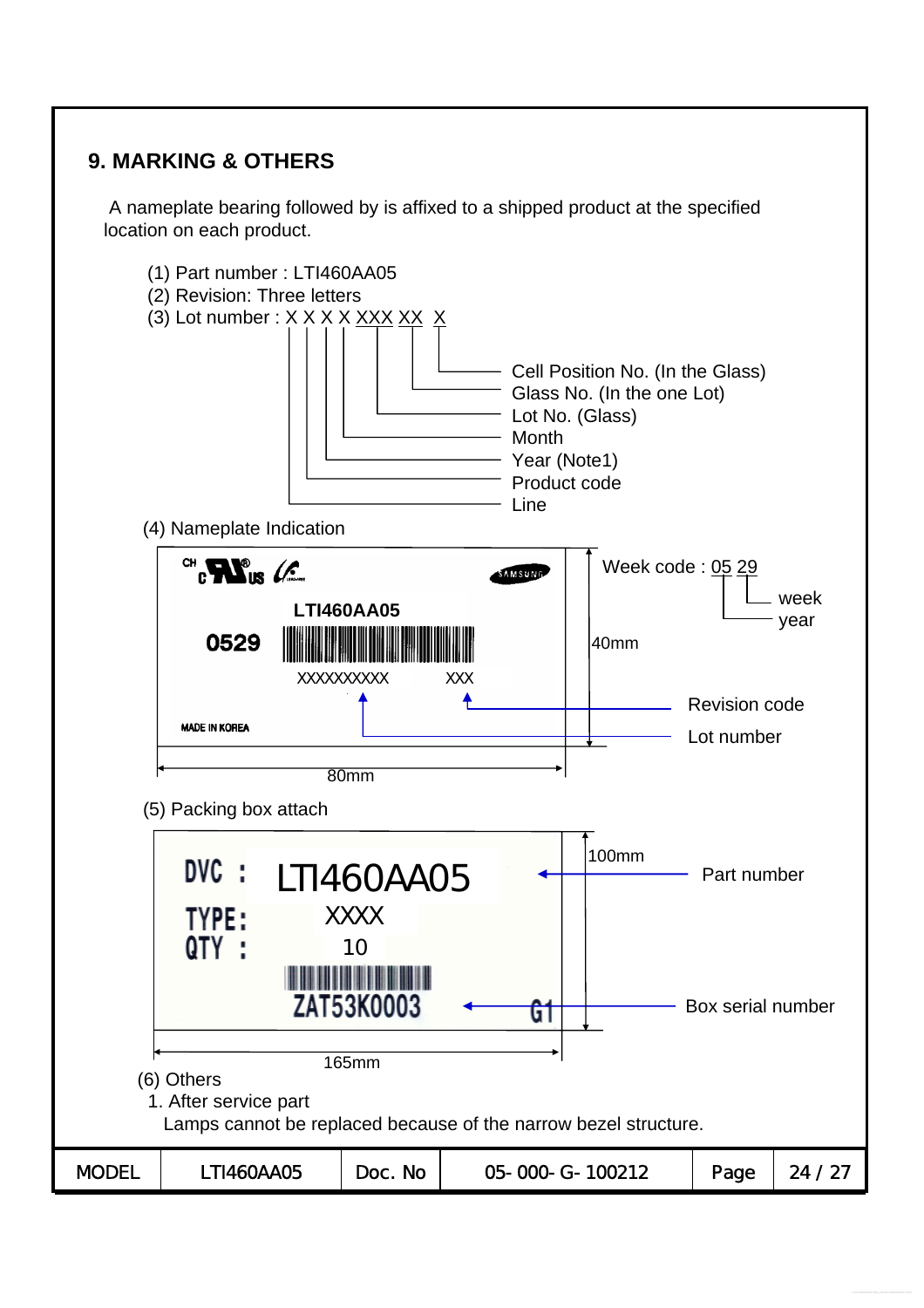### **10. General Precautions**

### 10.1 Handling

- (a) When the Module is assembled, it should be attached to the system firmly using all mounting holes. Be careful not to twist and bend the Module.
- (b) Because the inverter use high voltage, it should be disconnected from power before it is assembled or disassembled.
- (c) Refrain from strong mechanical shock and / or any force to the Module. In addition to damage, this may cause improper operation or damage to the Module and CCFT backlight.
- (d) Note that polarizers are very fragile and could be damage easily. Do not press or scratch the surface harder than a HB pencil lead.
- (e) Wipe off water droplets or oil immediately. If you leave the droplets for a long time, staining or discoloration may occur.
- (f) If the surface of the polarizer is dirty, clean it using absorbent cotton or soft cloth.
- (g) Desirable cleaners are water, IPA(Isopropyl Alcohol) or Hexane. Do not use Ketone type materials(ex. Acetone), Ethyl alcohol, Toluene, Ethyl acid or Methyl chloride. It might permanent damage to the polarizer due to chemical reaction.
- (h) If the liquid crystal material leaks from the panel, it should be kept away from the eyes or mouth . In case of contact with hands, legs or clothes, it must be washed away with soap thoroughly.
- (i) Protect the Module from static, or the CMOS Gate Array IC would be damaged.
- (j) Use finger-stalls with soft gloves in order to keep display clean during the incoming inspection and assembly process.
- (k) Do not disassemble the Module.
- (l) Do not adjust the variable resistor located on the Module.
- (m) Protection film for polarizer on the Module should be slowly peeled off just before use so that the electrostatic charge can be minimized.
- (n) Pins of I/F connector should not be touched directly with bare hands.

| <b>MODEL</b> | T1460AA05 | <b>No</b><br>DOC. | 05-000-G-100212 | Page | つに<br>ے |
|--------------|-----------|-------------------|-----------------|------|---------|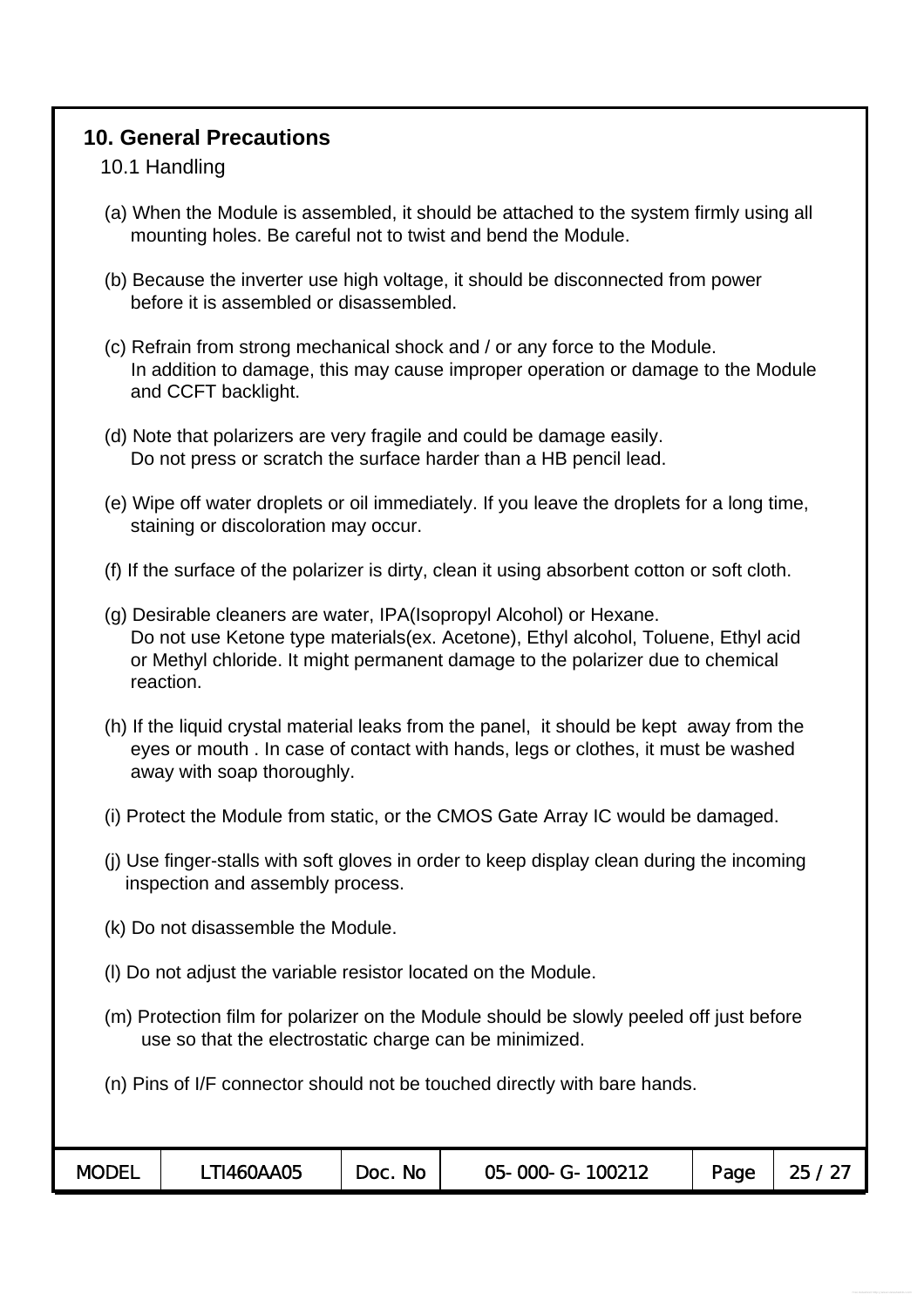### 10.2 Storage

- (a) Do not leave the Module in high temperature, and high humidity for a long time. It is highly recommended to store the Module with temperature from 0 to 35 and relative humidity of less than 70%.
- (b) Do not store the TFT-LCD Module in direct sunlight.
- (c) The Module should be stored in a dark place. It is prohibited to apply sunlight or fluorescent light in storing.

### 10.3 Operation

- (a) Do not connect or disconnect the Module in the "Power On" condition.
- (b) Power supply should always be turned on/off by the "Power on/off sequence"
- (c) Module has high frequency circuits. Sufficient suppression to the electromagnetic interference should be done by system manufacturers. Grounding and shielding methods may be important to minimize the interference.
- (d) The cable between the backlight connector and its inverter power supply should be connected directly with a minimized length. A longer cable between the backlight and the inverter may cause lower luminance of lamp(CCFT) and may require higher startup voltage(Vs).
- 10.4 Operation Condition Guide
	- (a) The LCD product should be operated under normal conditions. Normal condition is defined as below;
		- Temperature :  $20 \pm 15$
		- Humidity :  $55\pm20\%$
		- Display pattern : continually changing pattern (Not stationary)
	- (b) If the product will be used in extreme conditions such as high temperature, humidity, display patterns or operation time etc.., It is strongly recommended to contact SEC for Application engineering advice. Otherwise, its reliability and function may not be guaranteed. Extreme conditions are commonly found at Airports, Transit Stations, Banks, Stock market, and Controlling systems.

| <b>MODEL</b> | TI460AA05 | <b>No</b><br>Doc. | 05-000-G-100212 | Page | 26 |
|--------------|-----------|-------------------|-----------------|------|----|